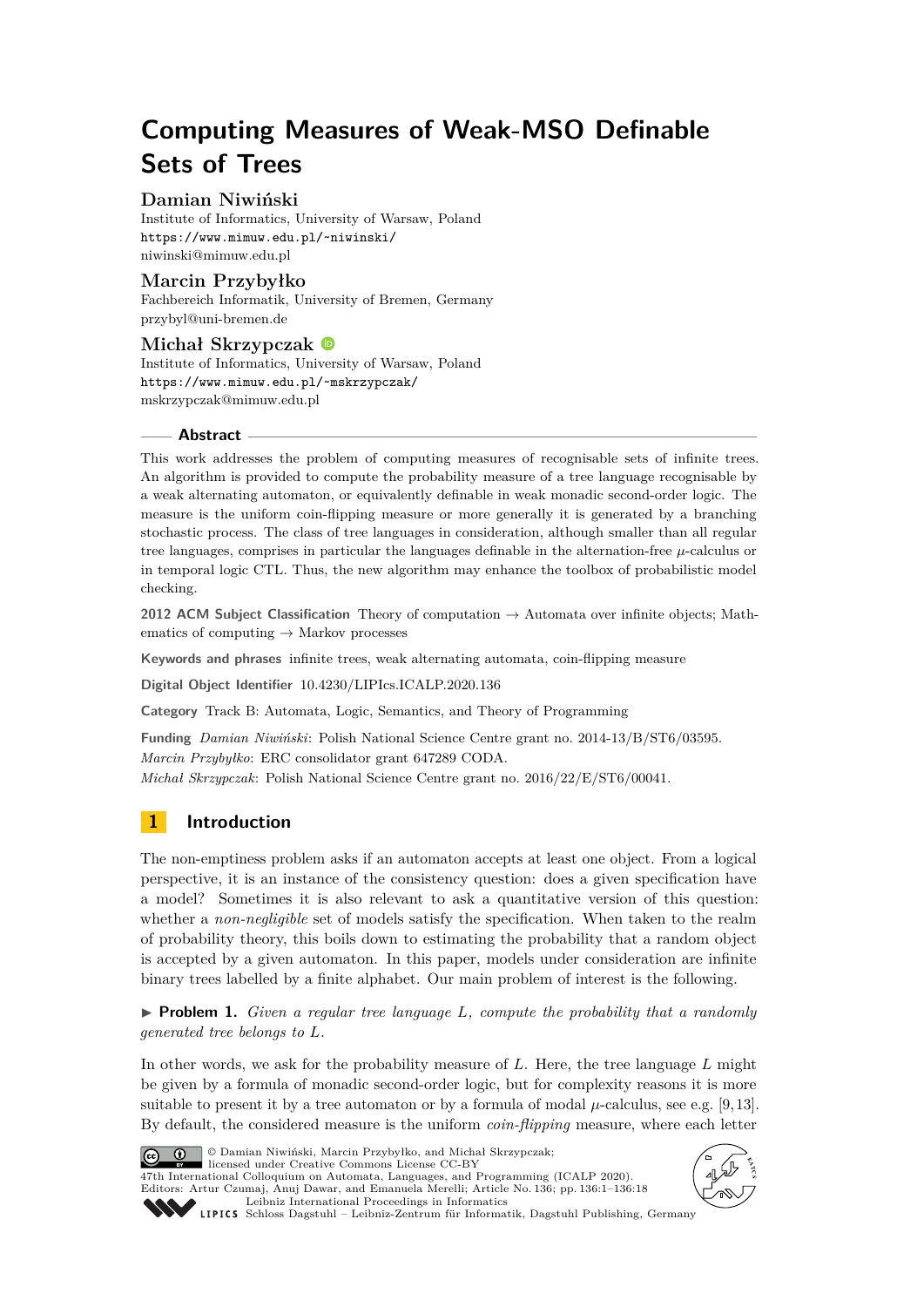# **136:2 Computing Measures of Weak-MSO Definable Sets of Trees**

is chosen independently at random; but also more specific measures are of interest. If the computed probability is rational then it can be represented explicitly, but the measure can be irrational, see e.g. [\[15\]](#page-17-3), and may require more complex representation. One of the possible choices, exploited in this paper, is a formula over the field of reals R.

Chen et al. [\[6\]](#page-17-4) addressed Problem [1](#page-0-0) in the case where the tree language *L* is recognised by a deterministic top-down automaton and the measure is induced by a stochastic branching process, which then makes also a part of the input data. Their algorithm compares the probability with any given rational number in polynomial space and with 0 or 1 in polynomial time. The limitations of this result come from the deterministic nature of the considered automata: deterministic top-down tree automata are known to have limited expressive power within all regular tree languages.

Michalewski and Mio [\[15\]](#page-17-3) stated Problem [1](#page-0-0) explicitly and solved it for languages *L* given by so-called *game automata* and the coin-flipping measure. This class of automata subsumes deterministic ones and captures some important examples including the game languages, cf. [\[10\]](#page-17-5), but even here the strength of non-determinism is limited; in particular, the class is not closed under finite union. The algorithm from [\[15\]](#page-17-3) reduces the problem to computing the value of a Markov branching play, and uses Tarski's decision procedure for the theory of reals. These authors also discover that the measure of a regular tree language can be irrational, which stays in contrast with the case of  $\omega$ -regular languages, i.e. regular languages of infinite words, where the coin-flipping measure is always rational, cf. [\[5\]](#page-17-6).

Another step towards a solution to Problem [1](#page-0-0) was made by the second author of the present article, who proposed an algorithm to compute the coin-flipping measure of tree languages definable in fragments of first-order logic [\[20\]](#page-17-7). This work is subsumed in a report [\[21\]](#page-17-8) (accepted for publication in a journal) co-authored with the third author, where a new class of languages *L* is also resolved: tree languages recognised by safety automata, i.e. non-deterministic automata with a trivial accepting condition.

An analogue of Problem [1](#page-0-0) can be stated for *ω*-regular languages. As noted by [\[6\]](#page-17-4), the problem then reduces to a well-known question in verification solved by Courcoubetis and Yannakakis [\[8\]](#page-17-9) already in the 1990s, namely whether a run of a finite-state Markov chain satisfies an  $\omega$ -regular property. The algorithm runs in single-exponential time w.r.t. the automaton (and linear w.r.t. the Markov chain). A related question was also studied by Staiger [\[24\]](#page-17-10), who gave an algorithm to compute Hausdorff dimension and Hausdorff measure of a given *ω*-regular language.

In general, Problem [1](#page-0-0) remains unsolved. At first sight, one may even wonder if it is well-stated, as regular tree languages need not in general be Borel, cf. [\[18\]](#page-17-11). However, due to [\[12,](#page-17-12) [16\]](#page-17-13), we know that regular languages of trees are always universally measurable.

In the present paper, we solve Problem [1](#page-0-0) in the case where the language *L* is recognised by a weak alternating automaton or, equivalently, defined by a formula of weak monadic second-order logic, cf. [\[17\]](#page-17-14). The class of tree languages in consideration is incomparable with the one considered by Michalewski and Mio [\[15\]](#page-17-3), but subsumes those considered in [\[20,](#page-17-7) [21\]](#page-17-8). Yet another presentation of this class can be given in terms of alternation-free fragment of modal  $\mu$ -calculus, see [\[1\]](#page-16-0) for details. This fragment is known to be useful in verification and model checking, in particular, temporal logic CTL embeds into this fragment.

<span id="page-1-0"></span>We consider the coin-flipping measure as our primary case, but we also show how to extend our approach to measures generated by stochastic branching processes, as in [\[6\]](#page-17-4). The computed probability is presented by a first-order formula in prenex normal form over the field of reals. The provided formula is exponential in the size of the automaton and polynomial in the size of the branching process. Moreover, the quantifier alternation of the computed formula is constant (equal 4). Combined with the known decision procedures for the theory of reals, this gives the following.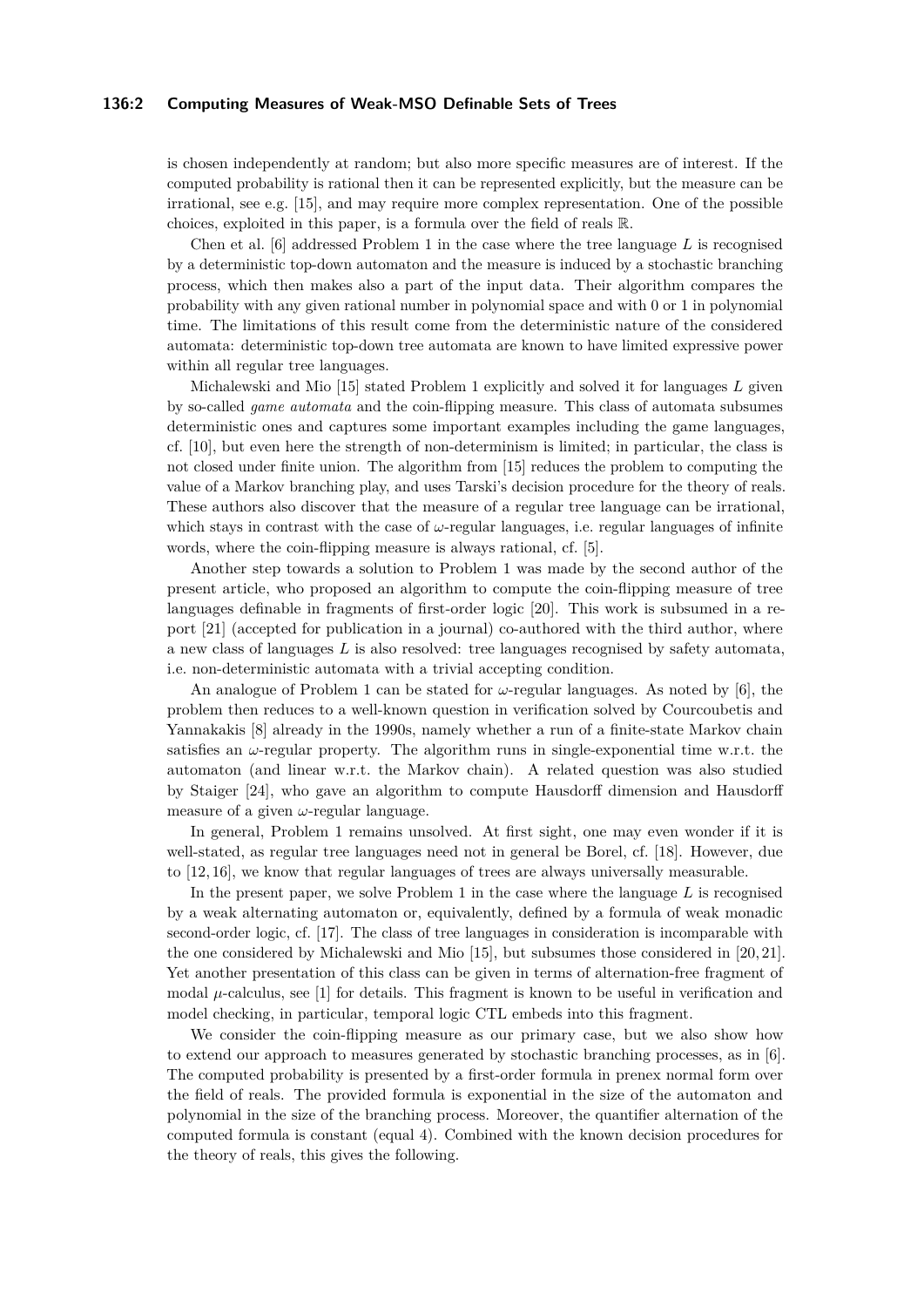$\triangleright$  **Theorem 2.** *There is an algorithm that inputs a weak alternating parity automaton* A, *a branching process* P*, and a rational number q encoded in binary; and decides if the measure generated by* P *of the language recognised by* A *is equal, smaller, or greater than q. The algorithm works in time polynomial in q, doubly exponential in* A*, and singly exponential in* P*.*

Similarly to the approach taken in [\[21\]](#page-17-8), we reduce the problem to computation of an appropriate probability distribution over the powerset of the automaton's states. To do so, we consider the set of all such distributions  $\mathcal{D}P(Q)$  with a suitable ordering  $\preceq$ . The structure is in fact a finitary case of a probabilistic powerdomain introduced by Saheb-Djahromi [\[22\]](#page-17-15) (see also [\[14\]](#page-17-16)), but we do not exploit category-theoretic concepts in this paper. The key step is an approximation of the target language *L* by two families of tree languages representing safety and reachability properties, respectively. Then we can apply fixed-point constructions thanks to a kind of synergy between the order and topological properties of DP(*Q*).

# <span id="page-2-0"></span>**2 Trees, topology, and measure**

The set of natural numbers  $\{0, 1, 2, \ldots\}$  is denoted by N, or by  $\omega$  whenever we treat it as an ordinal. A finite non-empty set *A* is called an *alphabet*. By P(*X*) we denote the family of all subsets of a set *X*. The set of *finite words* over an alphabet *A* (including the *empty word ε*) is denoted by  $A^*$ , and the set of *ω*-words by  $A^{\omega}$ . The *length* of a finite word  $w \in A^*$  is denoted by |*w*|. A *full infinite binary tree* over an alphabet *A* (or simply a *tree* if confusion does not arise) is a mapping  $t: \{\text{\text{L}}, \text{\text{R}}\}^* \to A$ . The set of all such trees, denoted by  $\text{Tr}_A$ , can be equipped with a topology induced by a metric

$$
d(t_1, t_2) = \begin{cases} 0 & \text{if } t_1 = t_2 \\ 2^{-n} & \text{with } n = \min\{|w| \mid t_1(w) \neq t_2(w)\} & \text{otherwise.} \end{cases}
$$

It is well-known that this topology coincides with the product topology on  $A^{\omega}$ , where *A* is a discrete topological space. The topology can be generated by a basis consisting of all the sets  $U_f$ , where  $f: dom(f) \to A$  is a function with a finite domain dom $(f) \subset \{\text{\texttt{L}}, \text{\texttt{R}}\}^*$ , and  $U_f$ consists of all trees t that coincide with f on dom( $f$ ). If A has at least 2 elements then this topology is homeomorphic to the Cantor discontinuum  $\{0,1\}^\omega$  (see, e.g. [\[19\]](#page-17-17)).

The set of trees can be further equipped with a probabilistic measure  $\mu_0$ , which is the standard Lebesgue measure on the product space defined on the basis by  $\mu_0(U_f) = |A|$ −|dom(*f*)| .

We note a useful property of this measure, which intuitively amounts to saying that events happening in incomparable nodes are independent. For  $t \in \mathrm{Tr}_A$  and  $v \in \{\mathsf{L},\mathsf{R}\}^*$ , the subtree of *t* induced by *v* is a tree  $t\upharpoonright_v \in \text{Tr}_A$  defined by  $t\upharpoonright_v(w) = t(vw)$ , for  $w \in {\{\text{I},\text{R}\}}^*$ .

<span id="page-2-1"></span>► Remark 3. If  $v_1, \ldots, v_k \in \{\text{L}, \text{R}\}^*$  are pairwise incomparable nodes (i.e., none is a prefix of another) and  $V_1, \ldots, V_k \subseteq \text{Tr}_A$  are Borel sets then

$$
\mu_0 \left( \{ t \in \text{Tr}_A \mid t \, | \, v_i \in V_i \text{ for } i = 1, \dots, k \} \right) = \mu_0(V_1) \cdot \dots \cdot \mu_0(V_k). \tag{1}
$$

We refer to e.g. [\[12\]](#page-17-12) for more detailed considerations of measures on sets of infinite trees.

# **3 Tree automata and games**

An *alternating parity automaton* over infinite trees can be presented as a tuple  $A =$  $\langle A, Q, q_I, \delta, \Omega \rangle$ , where *A* is a finite alphabet; *Q* a finite set of *states*;  $q_I \in Q$  an *initial state*;  $\delta: Q \times A \to BC^+(\{\text{L}, \text{R}\} \times Q)$  a *transition function* that assigns to a pair  $(q, a) \in Q \times A$ a finite positive Boolean combination of pairs  $(d, q') \in \{L, R\} \times Q$ ; and finally  $\Omega: Q \to \mathbb{N}$  is a *priority mapping*.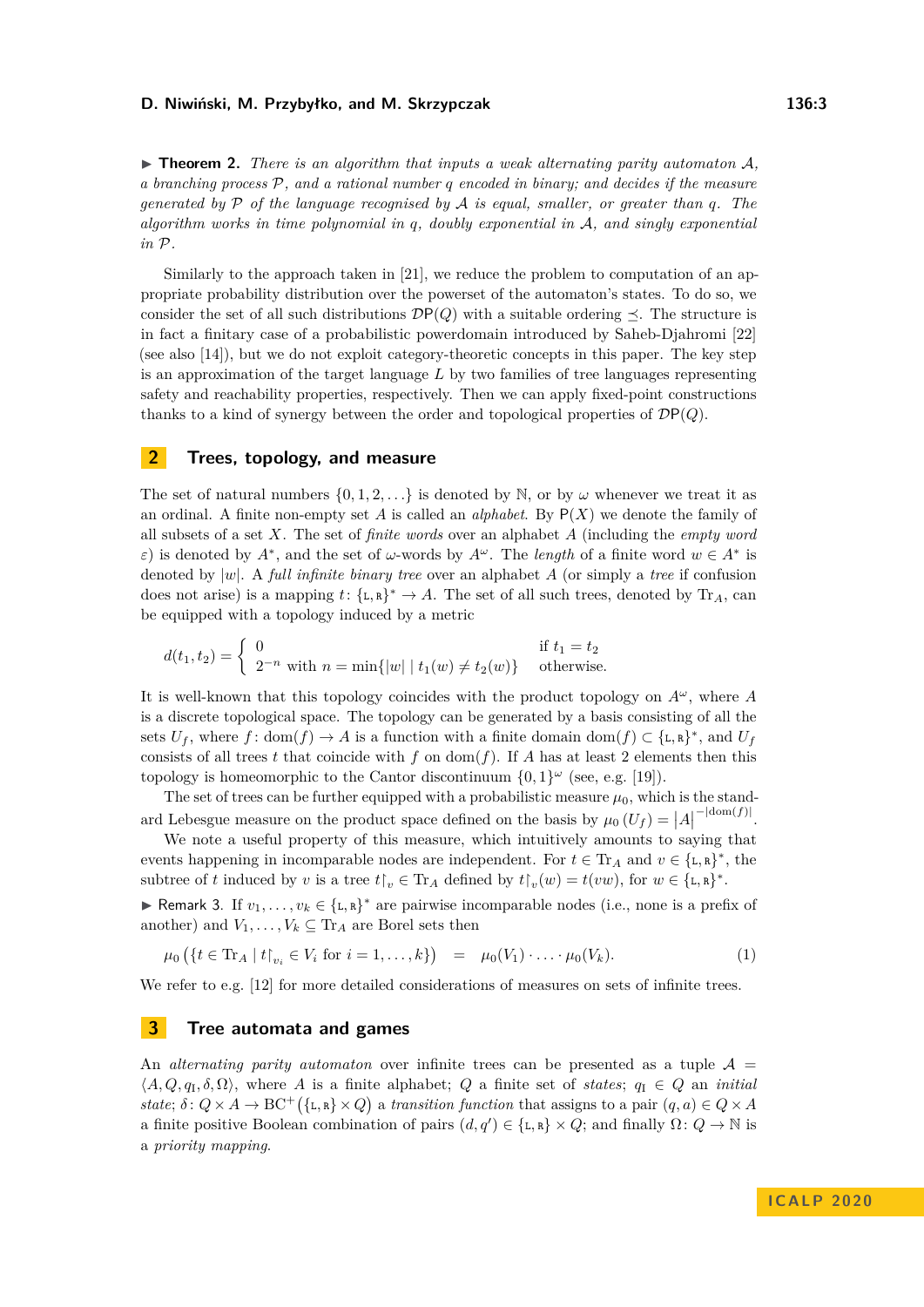## **136:4 Computing Measures of Weak-MSO Definable Sets of Trees**

In this paper, we assume that automata are *weak*, i.e. the priorities  $\Omega(q)$  are non-increasing along transitions. More precisely, if  $(d, q')$  is an atom that appears in the formula  $\delta(q, a)$ then  $\Omega(q) \geq \Omega(q')$ . Given  $n \in \mathbb{N}$ , we denote by  $Q_{\leq n}$  and  $Q_{\geq n}$  the subsets of *Q* consisting of those states whose priority is respectively strictly smaller or greater than *n*.

The semantics of an automaton can be given in a terms of a game played by two players **∃** and **∀** over a tree *t* in Tr*<sup>A</sup>* from a state *p* ∈ *Q*. Let Γ be the set of all sub-formulae of the formulae in  $\delta(q, a)$ , for all  $(q, a) \in Q \times A$ . The set of *positions* of the game is the set  $(Q \sqcup \Gamma) \times \{L, R\}^*$  and the *initial position* is  $(p, \varepsilon)$ . The positions of the form  $(q, v)$ ,  $(\phi_1 \lor \phi_2, v)$ , and  $((d, q), v)$  are controlled by  $\exists$ , while the positions of the form  $(\phi_1 \land \phi_2, v)$  are controlled by **∀**. The edges connect the following types of positions:

$$
= (q, v) \text{ and } (\delta(q, t(v)), v),
$$

- $(\phi_1 \lor \phi_2, v)$  and  $(\phi_i, v)$  for  $i = 1, 2$ ,
- $(\phi_1 \land \phi_2, v)$  and  $(\phi_i, v)$  for  $i = 1, 2$ ,
- $((d, q), v)$  and  $(q, v \cdot d)$ .

We assume that every formula in the image  $\delta(Q \times A)$  is non-trivial and, thus, every position is a source of some edge.

The directed graph described above forms the *arena* of our game that we denote by  $G(t, p)$ . A *play* in the arena is any infinite path starting from the initial position  $(p, \varepsilon)$ . We call the positions of the form  $(q, v)$  *state positions*. Given a play  $\pi$ , the *states* of the play denoted states ( $\pi$ ) is the sequence of states  $(q_0, q_1, \ldots) \in Q^{\omega}$  such that the successive state positions visited during  $\pi$  are  $(q_i, v_i)$ , for  $i = 0, 1, \ldots$ , and some  $(v_i)_{i \in \omega}$ .

To complete the definition of the game, we specify a winning criterion for **∃**. The default is the *parity condition*, but we will also consider other criteria. Let

 $\text{Runs} \stackrel{\text{def}}{=} \{ \rho \in Q^{\omega} \mid \forall i \in \omega \colon \Omega(\rho(i)) \geq \Omega(\rho(i+1)) \}$ 

be the set that contains all sequences of states that induce non-increasing sequences of priorities. Notice that since  $A$  is weak, only such sequences may arise in the game. In general, a *winning condition* is any set  $W \subseteq$  Runs. That is, a play  $\pi$  is *winning* for  $\exists$  with respect to *W* if, and only if, states  $(\pi) \in W$ . The game with a winning set *W* is denoted by  $\mathcal{G}(t, p, W)$ .

The *parity condition*  $W_P \subseteq$  Runs for a weak automaton amounts to:  $(q_0, q_1, \ldots) \in W_P$ if  $\lim_{i\to\infty} \Omega(q_i) \equiv 0 \mod 2$ , i.e. the limit priority of states visited in a play is even. Let L( $\mathcal{A}, p$ ) be the set of trees such that **∃** has a winning strategy in  $\mathcal{G}(t, p, W_P)$ . Then, then language of an automaton A is the set  $L(\mathcal{A}) \stackrel{\text{def}}{=} L(\mathcal{A}, q_I)$ , where  $q_I$  is the initial state of A.

As mentioned above, we will consider games with various winning criteria. The following simple observation is useful.

<span id="page-3-0"></span>**► Remark 4.** If  $W \subseteq W' \subseteq \text{Runs then the following implication holds: if  $\exists$  wins  $\mathcal{G}(t, p, W)$$ then  $\exists$  wins also  $\mathcal{G}(t, p, W')$ .

Since the winning criteria in consideration will always be  $\omega$ -regular languages of infinite words, we implicitly rely on the following classical fact (cf. [\[13\]](#page-17-1)).

<span id="page-3-1"></span>I **Proposition 5.** *Games on graphs with ω-regular winning conditions are finite memory determined.*

We will also use the following fact, cf. e.g. [\[17,](#page-17-14) [23\]](#page-17-18).

<span id="page-3-2"></span>**Proposition 6.** For a weak alternating parity automaton A, all tree languages  $L(A, p)$  are *Borel and, consequently, measurable with respect to the uniform measure µ*<sup>0</sup> *(and also any other Borel measure on* Tr*A).*

Note that measurability holds for non-weak automata as well [\[12\]](#page-17-12).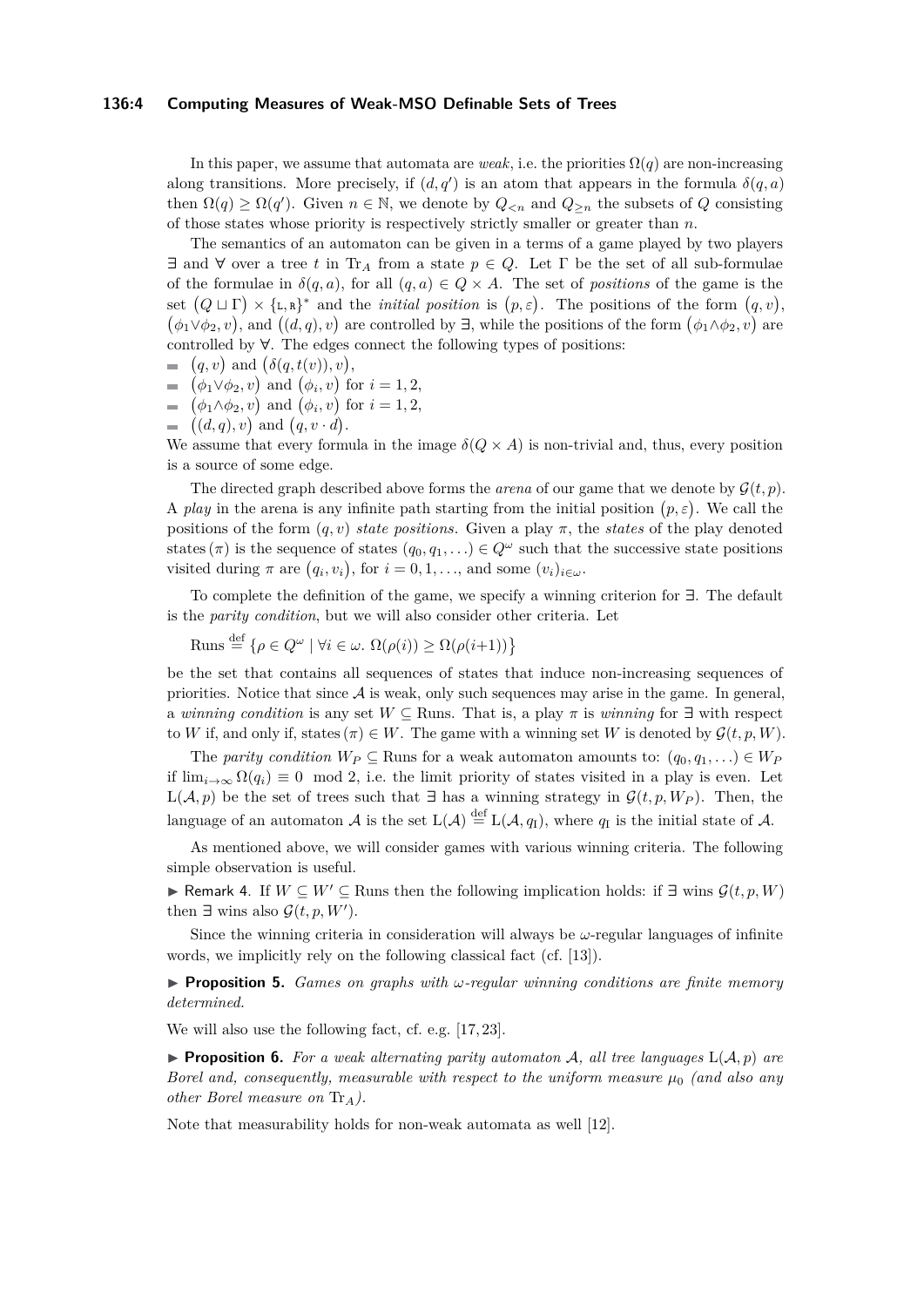# **4 Approximations**

For the sake of this section we fix a weak alternating parity automaton  $A$ . Our aim is to provide some useful approximations for the tree languages  $L(\mathcal{A}, p)$ . The approximations are simply some families of tree languages indexed by states  $p \in Q$ . Those families, called *Q-indexed families*, or *Q-families* for short, are represented by functions  $\mathcal{L}: Q \to P(\text{Tr}_A)$ . By the construction, we will guarantee that the tree languages  $\mathcal{L}(q)$  will themselves be recognisable by some weak alternating automata. Each *Q*-family naturally possesses a dual representation by a mapping  $\text{Tr}_A \rightarrow \text{P}(Q)$  that we denote by the same letter (but with different brackets)

$$
\mathcal{L}[t] \stackrel{\text{def}}{=} \{q \in Q \mid t \in \mathcal{L}(q)\} \in \mathsf{P}(Q).
$$

If  $\rho \in \text{Runs} \subseteq Q^{\omega}$  is an infinite sequence of states then  $\lim_{i\to\infty} \Omega(\rho(i))$  (denoted by  $\liminf(\rho)$ ) exists, because by the definition of Runs the priorities are non-increasing and bounded. Recall that  $W_P \subseteq$  Runs is the set of runs satisfying the parity condition, i.e.  $W_P = \{ \rho \in$ Runs  $|\text{limit}(\rho) \equiv 0 \mod 2$ . For  $i, n \in \mathbb{N}$ , consider the following subsets of Runs:

 $S_i^n \stackrel{\text{def}}{=} W_P \cup \{ \rho \in \text{Runs} \mid \Omega(\rho(i)) \geq n \},$  $S^n_{\infty} \stackrel{\text{def}}{=} W_P \cup \{ \rho \in \text{Runs} \mid \text{limit}(\rho) \geq n \},$  $R_i^n \stackrel{\text{def}}{=} W_P \cap \{ \rho \in \text{Runs} \mid \Omega(\rho(i)) \leq n \},$  $R^n_{\infty} \stackrel{\text{def}}{=} W_P \cap \{ \rho \in \text{Runs} \mid \text{limit}(\rho) < n \}.$ 

Connotatively, the name of the sets  $S_i^n$  comes from the condition of *safety*, while the sets  $R_i^n$ are named after *reachability*. More precisely,  $S_i^n$  is an over-approximation of  $W_P$ , that makes **∃** win also if she manages to reach a priority  $\geq n$  in the *i*th visited node of a given tree. Analogously,  $R_i^n$  is an under-approximation of  $W_P$  that makes  $\forall$  win in the above case.

Based on the above definitions, we define the respective *Q*-families. For  $p \in Q$ , let  $\mathcal{S}_i^n(p)$ ,  $\mathcal{S}_{\infty}^n(p)$ ,  $\mathcal{R}_i^n(p)$ , and  $\mathcal{R}_{\infty}^n(p)$  be the sets of trees such that  $\exists$  has a winning strategy in the game  $\mathcal{G}(t, p, W)$ , where *W* is respectively  $S_i^n$ ,  $S_{\infty}^n$ ,  $R_i^n$ , and  $R_{\infty}^n$ . Figure [1](#page-7-0) below depicts the way these *Q*-families are used in the general construction.

It is easy to see that all the tree languages above can be recognised by weak parity alternating automata.

<span id="page-4-1"></span>**► Lemma 7.** For every  $n \in \mathbb{N}$  and  $i \in \mathbb{N}$ , we have

 $S_i^n \supseteq S_{i+1}^n \supseteq S_{\infty}^n$  and  $R_i^n \subseteq R_{i+1}^n \subseteq R_{\infty}^n$ .

*Analogously, for every*  $p \in Q$ *,* 

$$
\mathcal{S}_i^n(p) \supseteq \mathcal{S}_{i+1}^n(p) \supseteq \mathcal{S}_{\infty}^n(p) \text{ and } \mathcal{R}_i^n(p) \subseteq \mathcal{R}_{i+1}^n(p) \subseteq \mathcal{R}_{\infty}^n(p).
$$

**Proof.** The first property follows directly from the definition of Runs, which guarantees that  $\Omega(\rho(0)) \geq \Omega(\rho(1)) \geq \ldots \geq \lim_{\epsilon \to 0} f(\epsilon)$ . Then, the second property follows from Remark [4.](#page-3-0)

<span id="page-4-0"></span>It is straightforward to see that  $S_{\infty}^n = \bigcap_{i \in \mathbb{N}} S_i^n$  and  $R_{\infty}^n = \bigcup_{i \in \mathbb{N}} R_i^n$ . However, it is not clear that these equalities imply the desired properties for the respective sets of trees. Lemma [9](#page-5-0) below implies that it is the case. The proof relies on combinatorics of binary trees, namely on König's Lemma.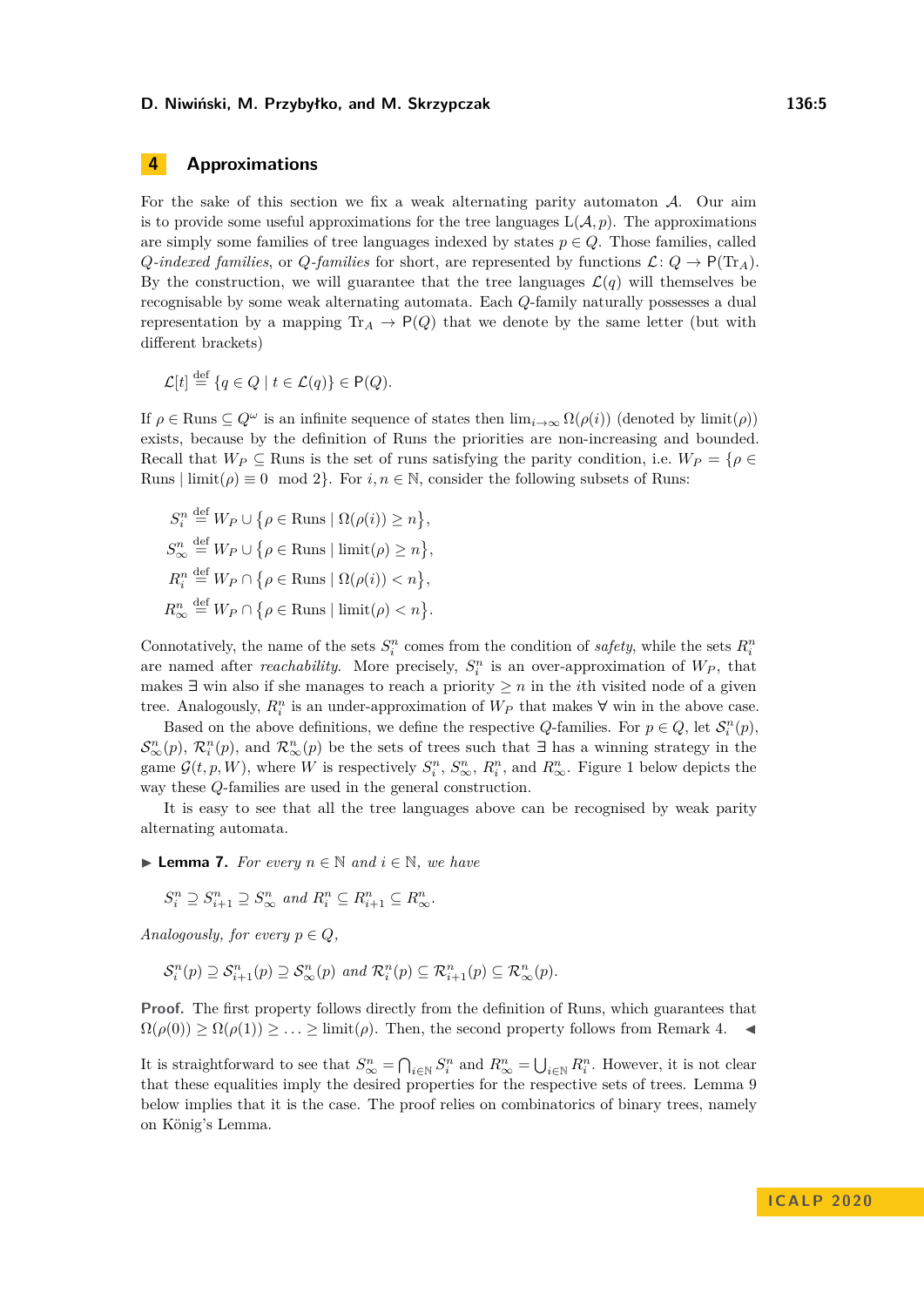## **136:6 Computing Measures of Weak-MSO Definable Sets of Trees**

► **Lemma 8.** *Take*  $n \in \mathbb{N}$  *and*  $p \in Q$ *. Let*  $B_{\infty}^n = \{ \rho \in \text{Runs } | \text{ limit}(\rho) < n \}$  *and, for*  $i \in \mathbb{N}$ *, let*  $B_i^n = \{ \rho \in \text{Runs} \mid \Omega(\rho(i)) < n \}$ *. If*  $\sigma$  *is a winning strategy of*  $\exists$  *in*  $\mathcal{G}(t, p, B_{\infty}^n)$  *then there exists a number*  $J \in \mathbb{N}$ *, such that*  $\sigma$  *is actually winning in*  $\mathcal{G}(t, p, B_J^n)$ *. An analogous property holds if*  $\sigma$  *is a winning strategy for*  $\forall$ *.* 

**Proof.** Let  $\sigma$  be a winning strategy of  $\exists$  in  $\mathcal{G}(t, p, B_{\infty}^n)$  (the case of  $\forall$  is completely analogous). Let  $T \subseteq (Q \times \{\mathsf{L}, \mathsf{R}\})^*$  be the set of sequences  $(q_i, d_i)_{i \leq \ell}$ , with  $q_0 = p$ , such that there exists a play consistent with  $\sigma$  that visits all the positions  $(q_i, d_0 \cdots d_{i-1})$  for  $i = 0, 1, \ldots, \ell$ , and additionally  $\Omega(q_{\ell}) \geq n$ . Observe that *T* is prefix-closed. Thus, we can treat *T* as a tree. Moreover, as  $Q \times \{L, R\}$  is finite, *T* is finitely branching. If *T* is finite then there exists *J* such that all the sequences in *T* have length at most *J*. In that case  $\sigma$  is winning in  $\mathcal{G}(t, p, B_{J}^{n})$ , and we are done.

For the sake of contradiction, suppose that *T* is infinite. Apply König's Lemma to obtain an infinite path  $(q_i, d_i)_{i \in \omega}$  in *T*. By the definition of *T*, it implies that there exists an infinite play consistent with  $\sigma$  such that  $(q_i)_{i \in \omega}$  is the sequence of states visited during the play. But this is a contradiction, because  $\lim_{i \to \infty} ((q_i)_{i \in \omega}) \geq n$  by the definition of *T* and, therefore, the considered play is losing for **∃**.

<span id="page-5-0"></span>**► Lemma 9.** *Using the above notions, for every state*  $p \in Q$ *, we have* 

$$
\mathcal{S}^n_{\infty}(p) = \bigcap_{i \in \mathbb{N}} \mathcal{S}_i^n(p) \quad and \quad \mathcal{R}^n_{\infty}(p) = \bigcup_{i \in \mathbb{N}} \mathcal{R}_i^n(p).
$$

**Proof.** Consider the first claim and take a tree  $t \in$  Tr<sub>A</sub> such that for every  $i \in \mathbb{N}$  we have  $t \in S_i^n(p)$ . We need to prove that  $t \in S_\infty^n(p)$ . Assume contrarily, that  $t \notin S_\infty^n(p)$ . By determinacy, see Proposition [5,](#page-3-1) it means that there exists a strategy  $\sigma'$  of  $\forall$  such that for every play  $\pi$  consistent with  $\sigma'$ , we have limit(states( $\pi$ ))  $\lt n$  and limit(states( $\pi$ )) is odd. Hence, in particular,  $\sigma'$  is winning for  $\forall$  in  $\mathcal{G}(t, p, B_{\infty}^n)$ . Therefore, by Lemma [8,](#page-4-0) we know that there exists a number  $J \in \mathbb{N}$  such that, for every  $\pi$  consistent with  $\sigma'$  with states  $(\pi) = (q_0, q_1, \ldots)$ , we have  $\Omega(q_J) < n$ . Therefore, the strategy  $\sigma'$  witnesses that  $t \notin \mathcal{S}_{J}^{n}(p)$ , a contradiction.

We now prove the second claim. Take a tree  $t \in \mathcal{R}_{\infty}^n(p)$ . We need to prove that  $t \in \mathcal{R}_i^n(p)$ for some  $i \in \mathbb{N}$ . Let  $\sigma$  be a strategy of  $\exists$  witnessing that  $t \in \mathcal{R}_{\infty}^n(p)$ . Again, Lemma [8](#page-4-0) guarantees that there exists a number  $J \in \mathbb{N}$  such that if  $\pi$  is a play consistent with  $\sigma$  with states  $(\pi) = (q_0, q_1, \ldots)$  then  $\Omega(q_J) < n$ . Thus,  $t \in \mathcal{R}_J^n$  $(p).$ 

The following lemma provides another characterisation of the above *Q*-families.

<span id="page-5-1"></span>**Example 10.** For each  $p \in Q$ , we have  $S_i^0(p) = \text{Tr}_A$  and  $\mathcal{R}_i^0(p) = \emptyset$ . Take  $n > 0$ . If  $\Omega(p) \ge n$  *then*  $\mathcal{S}_0^n(p) = \text{Tr}_A$  *and*  $\mathcal{R}_0^n(p) = \emptyset$ *. If*  $\Omega(p) < n$  *then* 

$$
L(\mathcal{A}, p) = \mathcal{S}_0^n(p),
$$
  
\n
$$
L(\mathcal{A}, p) = \mathcal{R}_0^n(p),
$$
  
\n
$$
L(\mathcal{A}, p) = \mathcal{R}_\infty^{n-1}(p)
$$
  
\nfor odd n, 
$$
L(\mathcal{A}, p) = \mathcal{R}_\infty^{n-1}(p)
$$
  
\nfor even n.

**Proof.** The cases of  $n = 0$  are trivial. The first two claims in the case  $\Omega(p) \geq n$  follow directly from the definitions. Take *p* such that  $\Omega(p) < n$ . Notice that in that case the sequence of states  $\rho$  in a play in  $\mathcal{G}(t, p)$  satisfies

$$
\rho \in W_P \Longleftrightarrow \rho \in S_0^n, \qquad \rho \in W_P \Longleftrightarrow \rho \in R_0^n, \n\rho \in W_P \Longleftrightarrow \rho \in S_\infty^{n-1} \text{ for odd } n, \qquad \rho \in W_P \Longleftrightarrow \rho \in R_\infty^{n-1} \text{ for even } n.
$$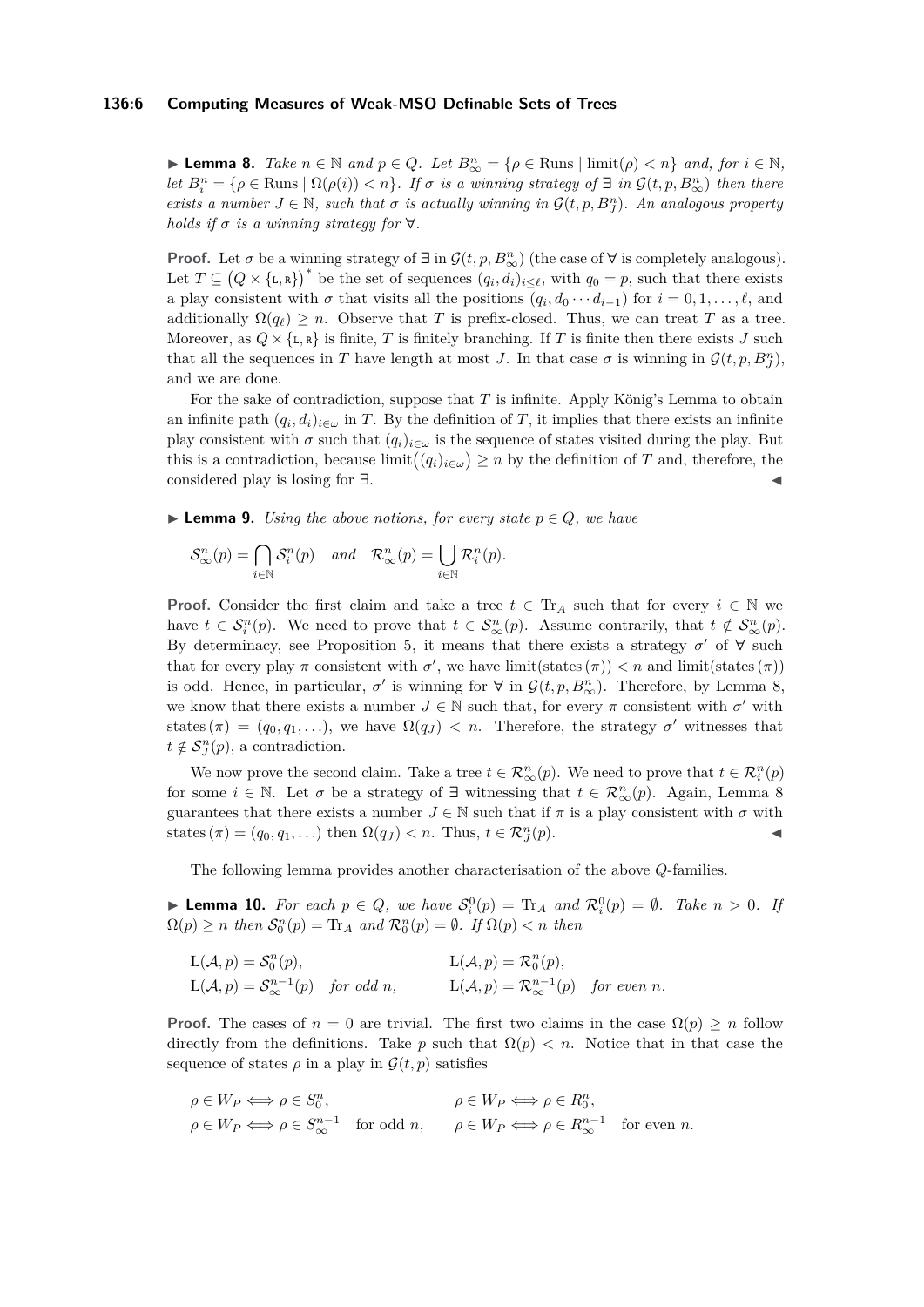where the first two equivalences follow from the fact that  $\Omega(\rho(0)) = \Omega(p) < n$ . The last two equivalences can be derived from the fact that  $\liminf(\rho) \leq \Omega(p) < n$ . First, we have  $\liminf(\rho) > n-1 \Leftrightarrow \liminf(\rho) = n-1$ . Thus, if *n* is odd and  $\liminf(\rho) > n-1$  then we know that limit( $\rho$ ) is even. Analogously, if *n* is even then *n*−1 is odd and the fact that limit( $\rho$ ) is even guarantees that  $\lim_{\rho \to 0} f(\rho) < n-1$ .

Clearly, the above equivalences imply that, under the assumption of the lemma, a strategy winning for the condition  $W_P$  is winning for the respective conditions and vice-versa.

Our aim now is to define a function  $\Delta: P(Q) \times A \times P(Q) \to P(Q)$  that will allow us to form equations over *Q*-families. An ordered pair of sets of states  $P_L, P_R \in \mathsf{P}(Q)$  induces a *valuation*  $v_{P_L, P_R}$  to the atoms in  $\{L, R\} \times Q$  defined by:  $v_{P_L, P_R}(d, p)$  is true if  $p \in P_d$ . Now, consider additionally a letter  $a \in A$  and put

$$
\Delta(P_{\tt L}, a, P_{\tt R}) = \{ q \in Q \mid v_{P_{\tt L}, P_{\tt R}} \models \delta(q, a) \}.
$$

Equivalently,  $q \in \Delta(P_L, a, P_R)$  if  $\exists$  can play the finite game represented by  $\delta(q, a)$  in such a way to reach only such atoms  $(d, p)$  that satisfy  $p \in P_d$ .

<span id="page-6-2"></span>**► Lemma 11.** *The function*  $\Delta$ :  $P(Q) \times A \times P(Q) \rightarrow P(Q)$  *is monotone, i.e. if*  $P_L \subseteq P'_L$  *and*  $P_{\text{R}} \subseteq P_{\text{R}}'$  then  $\Delta(P_{\text{L}}, a, P_{\text{R}}) \subseteq \Delta(P_{\text{L}}', a, P_{\text{R}}').$ 

**Proof.** It follows directly from the fact that the Boolean formulae in  $\delta(q, a)$  are positive.

Recall that  $t\upharpoonright_v \in \text{Tr}_A$  denotes the subtree of *t* induced by a node *v*, cf. Section [2.](#page-2-0) The following lemma shows how to increase the index *i* of the above *Q*-families  $S_i^n$  and  $\mathcal{R}_i^n$ .

<span id="page-6-1"></span>▶ **Lemma 12.** *Take*  $n \in \mathbb{N}$ ,  $i \in \mathbb{N}$ , and a tree  $t \in \text{Tr}_A$ . *Then we have:* 

 $\mathcal{S}_{i+1}^n[t] = \Delta \left( \mathcal{S}_i^n[t \mathcal{F}_L], t(\varepsilon), \mathcal{S}_i^n[t \mathcal{F}_R] \right),$  $\mathcal{R}_{i+1}^n[t] = \Delta \big( \mathcal{R}_i^n[t \mathcal{F}_L], t(\varepsilon), \mathcal{R}_i^n[t \mathcal{F}_R]\big).$ 

The proof of this lemma is based on a standard technique of merging strategies: the game  $\mathcal{G}(t, p)$  can be split into a finite game corresponding to the formula  $\delta(p, t(\varepsilon))$  that leads to the sub-games  $\mathcal{G}(t_L, p_L)$  and  $\mathcal{G}(t_R, p_R)$  for some states  $p_L, p_R \in Q$ .

**Proof.** Take a play  $\pi$  in the arena  $\mathcal{G}(t, p)$  for some state  $p \in Q$ . Recall that, by the definition of the game, the initial position of the play is  $(p, \varepsilon)$  and the next state position will have the form  $(q, d)$ , for some  $q \in Q$  and  $d \in \{L, R\}$ . Consider the suffix of the play  $\pi$  starting from that position. Clearly, this suffix induces a play, say  $\pi'$ , in the arena  $\mathcal{G}(t|_d, q)$ , starting from the position  $(q, \varepsilon)$  (technically, to satisfy our definition, we need also to replace every position  $(\alpha, dv)$  by  $(\alpha, v)$  in the original play). Moreover, the sequence of states visited by  $\pi'$ , states  $(\pi')$ , is a suffix of the sequence states  $(\pi)$  obtained by removing just the first element. By the definition of  $S_i^n$  and  $R_i^n$  we have therefore

<span id="page-6-0"></span>states
$$
(\pi) \in S_{i+1}^n \iff
$$
 states $(\pi') \in S_i^n$ , and states $(\pi) \in R_{i+1}^n \iff$  states $(\pi') \in R_i^n$ . (2)

We will now provide the proof for  $S_{i+1}^n$ , the case of  $\mathcal{R}_{i+1}^n$  is analogous. Let  $P_L$  and  $P_R$ equal respectively  $S_i^n[t]_L$  and  $S_i^n[t]_R$ . Put  $a = t(\varepsilon)$ . Recall that by the duality of the two representations of *Q*-families,  $p \in S_{i+1}^n[t]$  iff  $t \in S_{i+1}^n(p)$ . So we need to prove that for every  $p \in Q$  we have  $t \in \mathcal{S}_{i+1}^n(p)$  if and only if  $p \in \Delta(P_L, a, P_R)$ .

Assume that  $t \in \mathcal{S}_{i+1}^n(p)$ . Take a strategy  $\sigma$  witnessing that. Notice that if a position of the form  $(q, d)$  can be reached by  $\sigma$  then by [\(2\)](#page-6-0) we know that  $t \upharpoonright_d \in \mathcal{S}_i^n(q)$ , i.e.  $q \in P_d$ . Thus, the strategy  $\sigma$  witnesses that  $p \in \Delta(P_L, a, P_R)$ .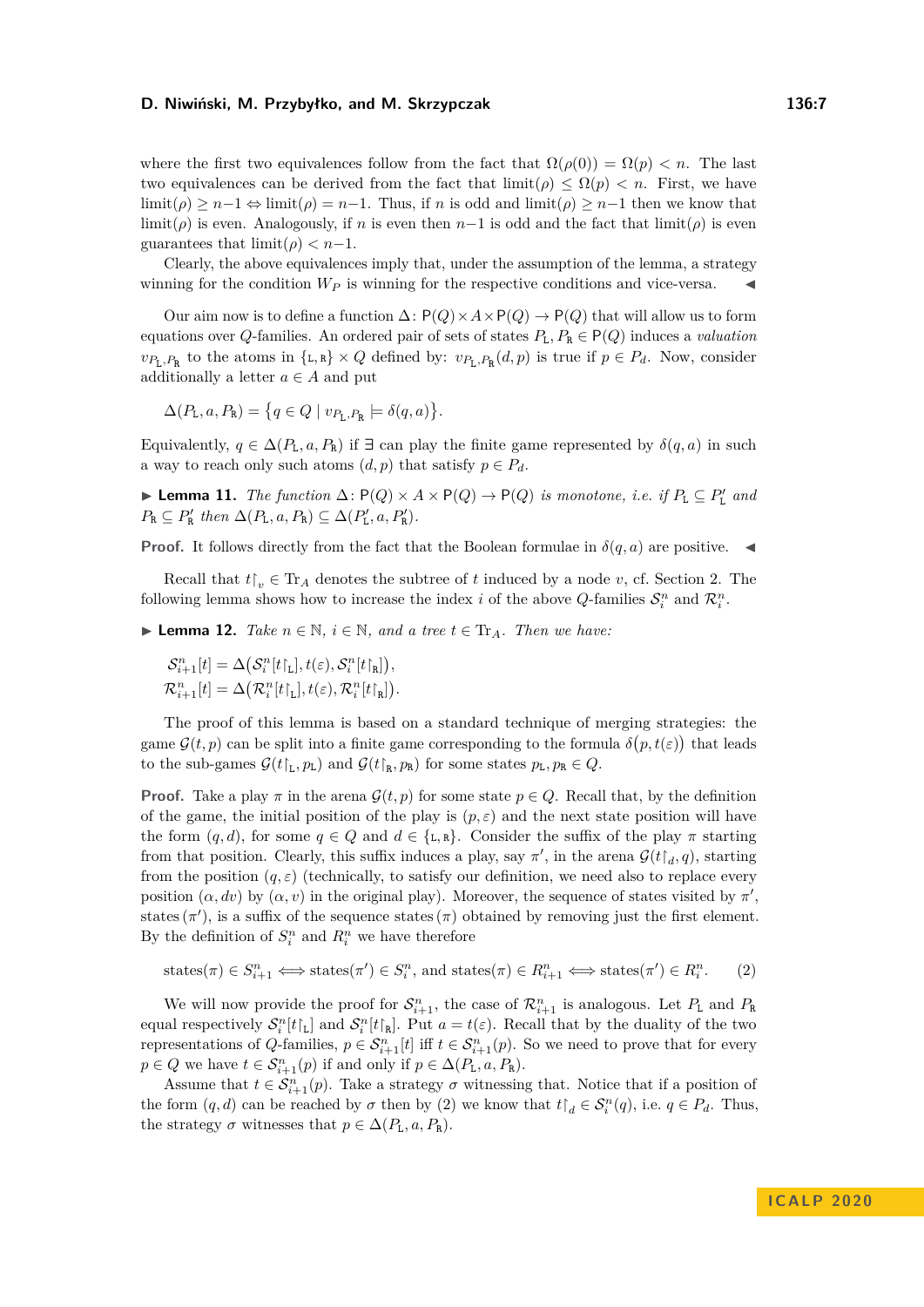# **136:8 Computing Measures of Weak-MSO Definable Sets of Trees**

<span id="page-7-0"></span>

**Figure 1** A schematic presentation of the relationship between the distributions used in the proof. The vertical axis represents the order  $\preceq$ , i.e.  $\vec{\mu_0}(S_0^0) \succeq \vec{\mu_0}(S_{\infty}^0)$ . The edges marked  $\mathcal{F}, \mathcal{Q}_{\leq n}$ , and  $Q_{\geq n}$  represent applications of the respective operations. The vertical convergence is understood in terms of pointwise limits in  $\mathbb{R}^{P(Q)}$ .

For the opposite direction, assume that  $p \in \Delta(P_L, a, P_R)$ . This means that there exists a finite strategy of  $\exists$  that allows her to resolve the formula  $\delta(p, a)$  in such a way that for every atom  $(d, q)$  that can be reached by this strategy, we have  $(d, q) \in P_d$ . The last means that  $\exists$ has a winning strategy in the game  $\mathcal{G}(t|_d, q, \mathcal{S}_i^n)$ . Now we can combine all above strategies in a strategy in the game  $\mathcal{G}(t, p, S_{i+1}^n)$ , which by Equation [\(2\)](#page-6-0) is again winning for  $\exists$ . Hence,  $t \in \mathcal{S}_{i+1}^n(p)$ , as desired.

# **5 Measures and distributions**

Following an approach started in [\[21\]](#page-17-8), we transfer the problem of computing measures of tree languages  $L(\mathcal{A}, p)$  to computing a suitable probability distribution on the sets of the automaton states. We start with a general construction. For a finite set *X*, consider the set of probability distributions over  $X, \mathcal{D}X \stackrel{\text{def}}{=} {\alpha \colon X \to [0,1] | \sum_{x \in X} \alpha(x) = 1}.$  Observe that, if X is partially ordered by a relation  $\leq$  then  $\mathcal{D}X$  is partially ordered by a relation  $\leq$  defined as follows:  $\alpha \leq \beta$  if for every upward-closed<sup>[1](#page-7-1)</sup> set  $U \subseteq X$ , we have  $\sum_{x \in U} \alpha(x) \leq \sum_{x \in U} \beta(x)$ . In this article, we are interested in  $\langle X, \leq \rangle$  being the powerset P(*Q*) ordered by inclusion ⊆.

**I** Remark 13. The relation  $\prec$  is a partial order on DX (as an intersection of a finite family of partial orders).

Every *Q*-family  $\mathcal L$  for a weak alternating automaton  $\mathcal A$  induces naturally a member of  $\mathcal{D}P(Q)$ , which is a distribution  $\vec{\mu_0}(\mathcal{L})$  defined by

 $\vec{\mu_0}(\mathcal{L})(P) = \mu_0 \{ t \in \text{Tr}_A \mid \mathcal{L}[t] = P \}.$ 

Here  $\mu_0$  is the uniform probability measure on Tr<sub>A</sub>. The sets in consideration are measurable thanks to Proposition [6.](#page-3-2)

Note that if the language family is exactly  $\mathcal{L}(q) = L(\mathcal{A}, q)$  then the probability assigned to a set of states *P* amounts to the probability that a randomly chosen tree, with respect to  $\mu_0$ , is accepted precisely from the states in  $P$ .

<span id="page-7-2"></span>▶ **Lemma 14.** *If for each*  $q \in Q$  *we have*  $\mathcal{L}(q) \subseteq \mathcal{L}'(q)$  *then*  $\vec{\mu_0}(\mathcal{L}) \preceq \vec{\mu_0}(\mathcal{L}')$  *in*  $\mathcal{D}P(Q)$ *.* 

<span id="page-7-1"></span><sup>&</sup>lt;sup>1</sup> That is if  $x \leq y$  and  $x \in U$  then  $y \in U$ .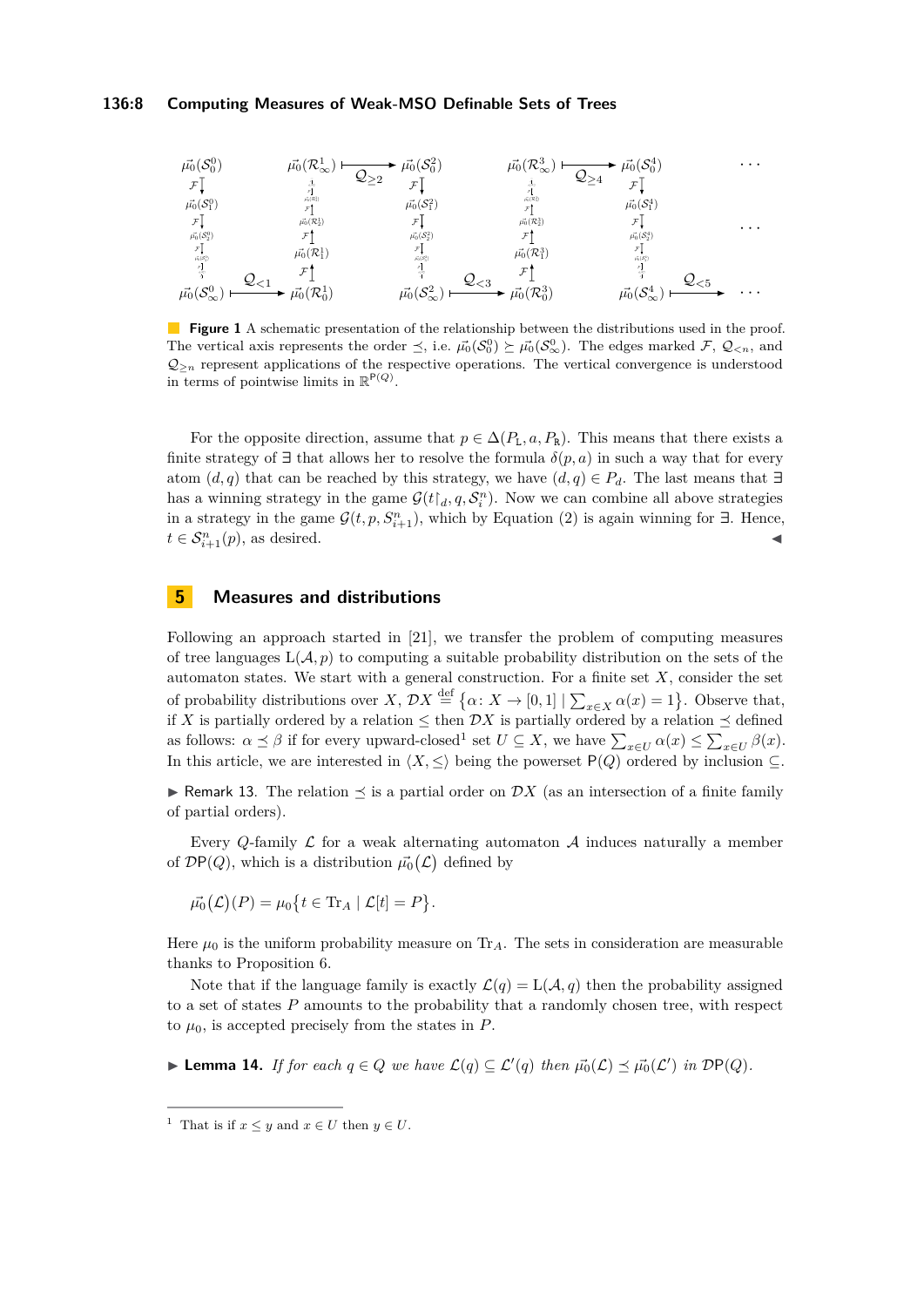**Proof.** Take any upward-closed family  $U \subseteq P(Q)$ . Then

$$
\sum_{P \in U} \vec{\mu_0}(\mathcal{L})(P) = \sum_{P \in U} \mu_0 \{ t \in \text{Tr}_A \mid \mathcal{L}[t] = P \} = \mu_0 \{ t \in \text{Tr}_A \mid \mathcal{L}[t] \in U \} \le
$$
  

$$
\leq \mu_0 \{ t \in \text{Tr}_A \mid \mathcal{L}'[t] \in U \} = \sum_{P \in U} \mu_0 \{ t \in \text{Tr}_A \mid \mathcal{L}'[t] = P \} = \sum_{P \in U} \vec{\mu_0}(\mathcal{L}')(P),
$$

where the middle inequality follows from the assumption that  $\mathcal{L}(q) \subseteq \mathcal{L}'(q)$  and the fact that the family  $U$  is upward-closed.

We now examine the sequences of distributions  $\vec{\mu_0}(\mathcal{S}_i^n)$ ,  $\vec{\mu_0}(\mathcal{R}_i^n)$ ,  $\vec{\mu_0}(\mathcal{S}_{\infty}^n)$ , and  $\vec{\mu_0}(\mathcal{R}_{\infty}^n)$ arising from the *Q*-families introduced in the previous section. Our aim is to bind them by equations computable within  $\mathcal{D}P(Q)$ . As an analogue to the operation  $\Delta$ , we introduce a function  $\mathcal{F} \colon \mathcal{D}P(Q) \to \mathcal{D}P(Q)$  defined for  $\beta \in \mathcal{D}P(Q)$  and  $P \in P(Q)$  by

<span id="page-8-1"></span>
$$
\mathcal{F}(\beta)(P) = \frac{1}{|A|} \cdot \sum_{(P_L, a, P_R) \in \Delta^{-1}(P)} \beta(P_L) \cdot \beta(P_R). \tag{3}
$$

Note that the formula guarantees that  $\mathcal{F}(\beta)$  is indeed a probabilistic distribution in  $\mathcal{D}P(Q)$ . The operator  $\mathcal F$  allows us to lift the inductive definitions of the *Q*-families  $\mathcal S_{i+1}^n$  and  $\mathcal R_{i+1}^n$ given by Lemma [12,](#page-6-1) to their counterparts in the level of probability distributions.

<span id="page-8-0"></span>**► Lemma 15.** For each  $n \in \mathbb{N}$  and  $i \in \mathbb{N}$  we have

$$
\vec{\mu_0}(\mathcal{S}_{i+1}^n) = \mathcal{F}\Big(\vec{\mu_0}(\mathcal{S}_i^n)\Big) \text{ and } \vec{\mu_0}(\mathcal{R}_{i+1}^n) = \mathcal{F}\Big(\vec{\mu_0}(\mathcal{R}_{i}^n)\Big).
$$

**Proof.** Take  $P \in P(Q)$  and observe that

$$
\mathcal{F}(\vec{\mu_{0}}(\mathcal{S}_{i}^{n}))(P) \stackrel{(1)}{=} \frac{1}{|A|} \cdot \sum_{(P_{\text{L},a},P_{\text{R}}) \in \Delta^{-1}(P)} \vec{\mu_{0}}(\mathcal{S}_{i}^{n})(P_{\text{L}}) \cdot \vec{\mu_{0}}(\mathcal{S}_{i}^{n})(P_{\text{R}})
$$
  
\n
$$
\stackrel{(2)}{=} \sum_{(P_{\text{L},a},P_{\text{R}}) \in \Delta^{-1}(P)} \mu_{0}\{t_{\text{L}} \mid \mathcal{S}_{i}^{n}[t_{\text{L}}] = P_{\text{L}}\} \cdot \frac{1}{|A|} \cdot \mu_{0}\{t_{\text{R}} \mid \mathcal{S}_{i}^{n}[t_{\text{R}}] = P_{\text{R}}\}
$$
  
\n
$$
\stackrel{(3)}{=} \sum_{(P_{\text{L},a},P_{\text{R}}) \in \Delta^{-1}(P)} \mu_{0}\{t \mid \mathcal{S}_{i}^{n}[t]_{\text{L}}] = P_{\text{L}} \wedge t(\varepsilon) = a \wedge \mathcal{S}_{i}^{n}[t]_{\text{R}}] = P_{\text{R}}\}
$$
  
\n
$$
\stackrel{(4)}{=} \mu_{0}\left(\bigcup_{(P_{\text{L},a},P_{\text{R}}) \in \Delta^{-1}(P)} \{t \mid \mathcal{S}_{i}^{n}[t]_{\text{L}}] = P_{\text{L}} \wedge t(\varepsilon) = a \wedge \mathcal{S}_{i}^{n}[t]_{\text{R}}] = P_{\text{R}}\}\right)
$$
  
\n
$$
\stackrel{(5)}{=} \mu_{0}\{t \in \text{Tr}_{A} \mid \Delta(\mathcal{S}_{i}^{n}[t]_{\text{L}}], t(\varepsilon), \mathcal{S}_{i}^{n}[t]_{\text{R}}] = P\}
$$
  
\n
$$
\stackrel{(6)}{=} \mu_{0}\{t \in \text{Tr}_{A} \mid \mathcal{S}_{i+1}^{n}[t] = P\} \stackrel{(7)}{=} \mu_{0}(\mathcal{S}_{i+1}^{n})(P),
$$

where: (1) is just the definition of  $\mathcal{F}(\vec{\mu_0}(\mathcal{S}_i^n));$  (2) follows from the definition of  $\vec{\mu_0}(\mathcal{S}_i^n);$ (3) follows from Remark [3](#page-2-1) and the independence of  $\{t(\varepsilon) = a\}$  from the other events in consideration; (4) follows from the fact that the measured sets are pairwise disjoint; (5) follows simply from the definition of  $\Delta$ ; (6) follows from Lemma [12;](#page-6-1) and (7) is just the definition of  $\vec{\mu_0}(\mathcal{S}_{i+1}^n)$ .

The proof for  $\mathcal{R}_{i+1}^n$  follows the same steps, except it uses the  $\mathcal{R}_i^n$  variant of Lemma [12.](#page-6-1)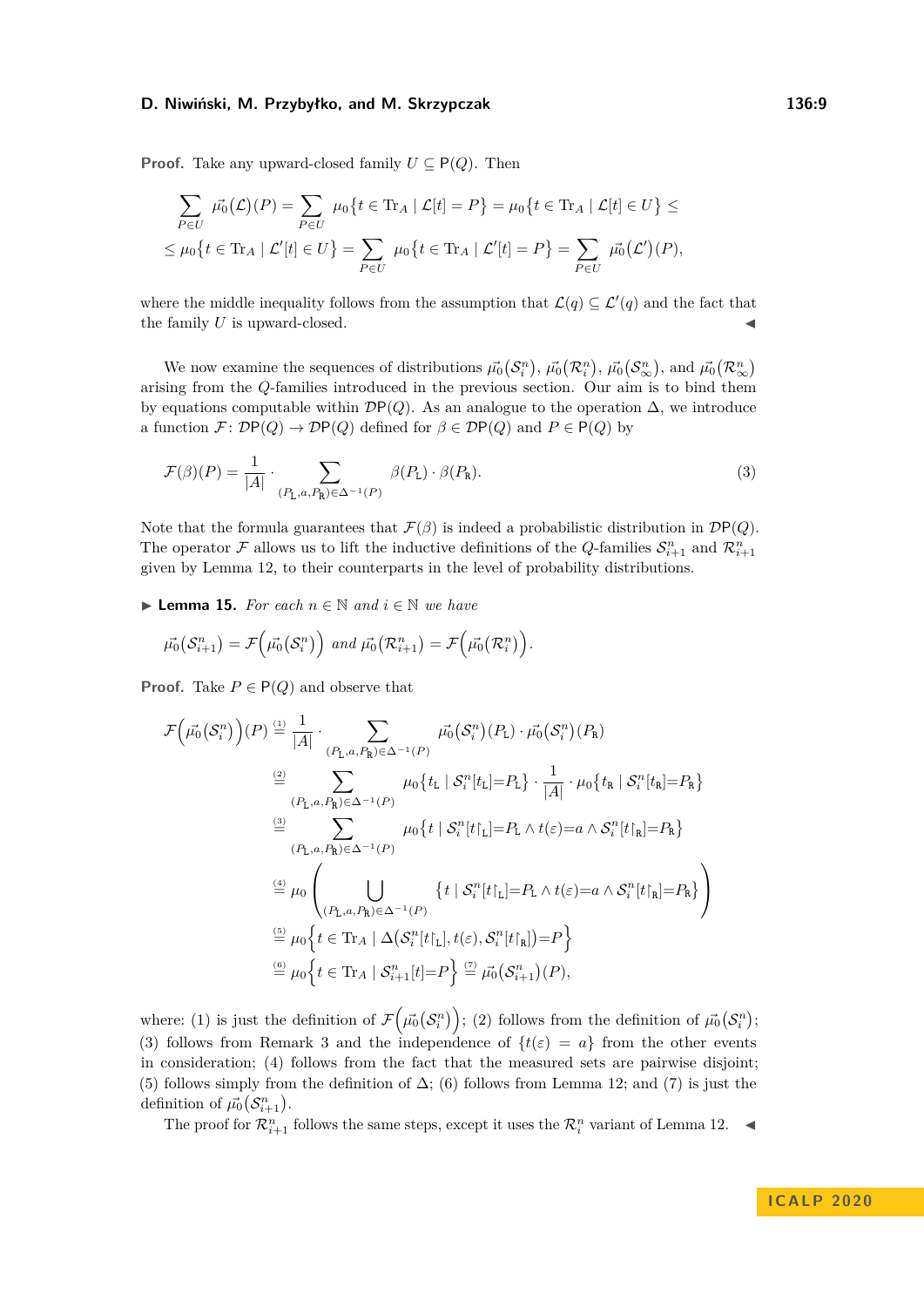# **136:10 Computing Measures of Weak-MSO Definable Sets of Trees**

Now, recall that  $Q_{\geq n}$  and  $Q_{\leq n}$  are sets of states of respective priorities. Let the functions  $\mathcal{Q}_{\leq n}, \mathcal{Q}_{\geq n} : \mathcal{D}P(Q) \to \mathcal{D}P(Q)$  be defined by

$$
\mathcal{Q}_{\leq n}(\beta)(P) \stackrel{\text{def}}{=} \sum_{P': P' \cap Q_{\leq n} = P} \beta(P'),\tag{4}
$$

$$
Q_{\geq n}(\beta)(P) \stackrel{\text{def}}{=} \sum_{P': P' \cup Q_{\geq n} = P} \beta(P'). \tag{5}
$$

Again, the formulae guarantee that  $\mathcal{Q}_{\leq n}(\beta)$  and  $\mathcal{Q}_{\geq n}(\beta)$  are both probabilistic distributions in DP(*Q*). The following lemma shows the relation between these functions and the limit distributions  $\vec{\mu_0}(\mathcal{S}_{\infty}^{n-1})$  and  $\vec{\mu_0}(\mathcal{R}_{\infty}^{n-1})$ .

<span id="page-9-0"></span>**► Lemma 16.** For each  $n \in \mathbb{N}$  we have

$$
Q_{\leq n}(\vec{\mu_0}(S_{\infty}^{n-1})) = \vec{\mu_0}(\mathcal{R}_0^n)
$$
 if n is odd,  

$$
Q_{\geq n}(\vec{\mu_0}(\mathcal{R}_{\infty}^{n-1})) = \vec{\mu_0}(S_0^n)
$$
 if n is even.

This lemma follows from Lemma [10](#page-5-1) in a similar way as Lemma [15](#page-8-0) follows from Lemma [12.](#page-6-1)

**Proof.** Consider the case of even *n* and a tree  $t \in \text{Tr}_A$ . We need to show that

$$
\mathcal{Q}_{\geq n}\left(\vec{\mu_0}(\mathcal{R}_{\infty}^{n-1})\right)=\vec{\mu_0}(\mathcal{S}_0^n).
$$

Lemma [10](#page-5-1) implies that

$$
\mathcal{S}_0^n[t] = \left(\mathcal{R}_\infty^{n-1}[t]\right) \cup Q_{\geq n}.\tag{6}
$$

Therefore, for each  $P \in \mathsf{P}(Q)$  we have

$$
\vec{\mu_0}(S_0^n)(P) = \mu_0\{t \in \text{Tr}_A \mid S_0^n[t] = P\}
$$
\n
$$
= \mu_0\{t \in \text{Tr}_A \mid (\mathcal{R}_{\infty}^{n-1}[t]) \cup Q_{\ge n} = P\}
$$
\n
$$
= \mu_0\left(\bigcup_{P': P' \cup Q_{\ge n} = P} \{t \in \text{Tr}_A \mid \mathcal{R}_{\infty}^{n-1}[t] = P'\}\right)
$$
\n
$$
= \sum_{P': P' \cup Q_{\ge n} = P} \mu_0\{t \in \text{Tr}_A \mid \mathcal{R}_{\infty}^{n-1}[t] = P'\}
$$
\n
$$
= \sum_{P': P' \cup Q_{\ge n} = P} \vec{\mu_0}(\mathcal{R}_{\infty}^{n-1})(P')
$$
\n
$$
= Q_{\ge n}(\vec{\mu_0}(\mathcal{R}_{\infty}^{n-1}))(P)
$$

The case of odd  $n$  is entirely analogous.

The two above lemmata express the properties of the operators  $\mathcal{F}, \mathcal{Q}_{\leq n}$ , and  $\mathcal{Q}_{\geq n}$ as depicted on Figure [1.](#page-7-0)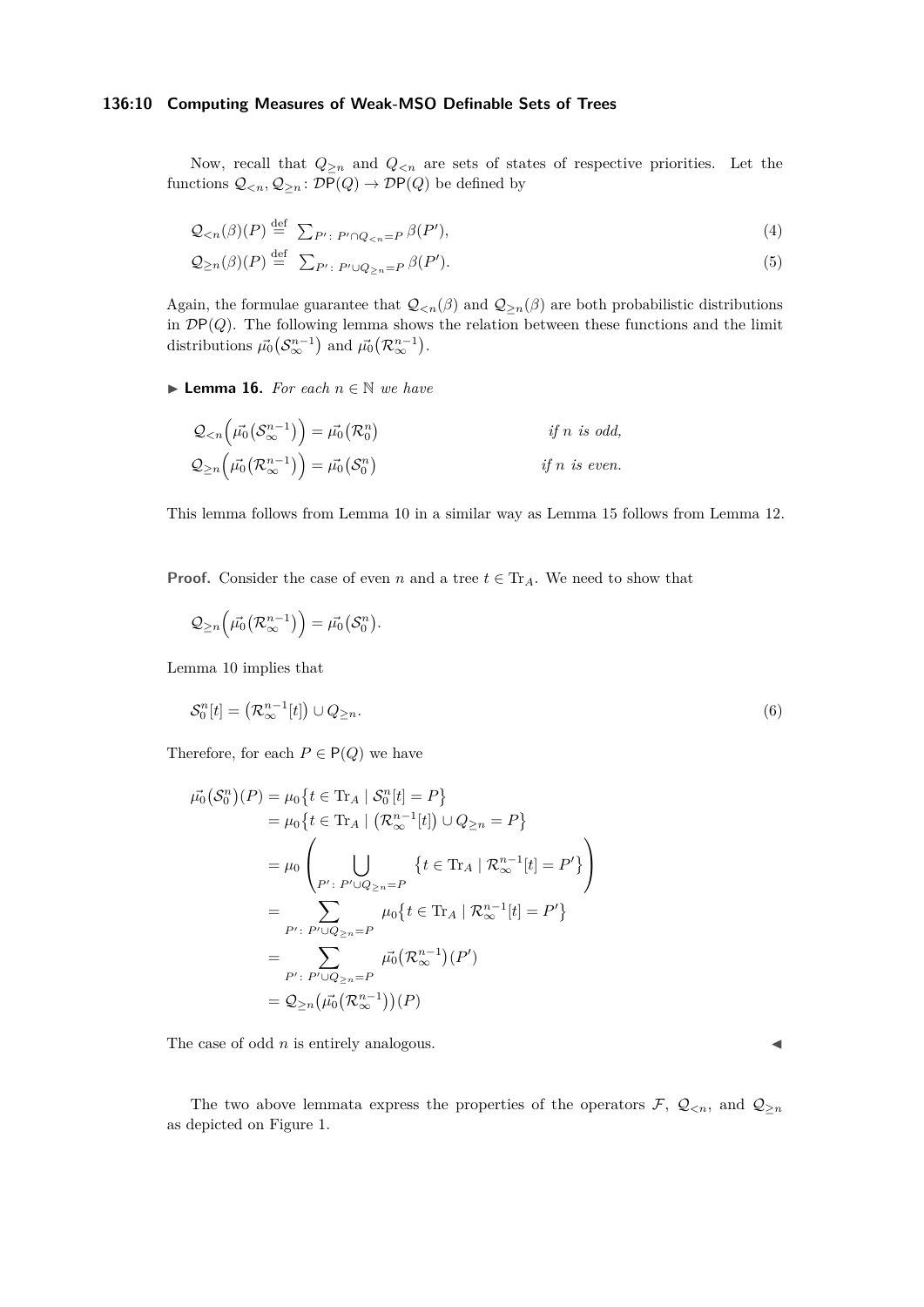# $\widehat{\mathbf{b}}$  **Limit distributions**  $\vec{\mu_0}\big(\mathcal{S}_{\infty}^n\big)$  and  $\vec{\mu_0}\big(\mathcal{R}_{\infty}^n\big)$

In this section we show how to represent the distributions  $\vec{\mu_0}(\mathcal{S}_{\infty}^n)$  and  $\vec{\mu_0}(\mathcal{R}_{\infty}^n)$  as fixed points. We begin by proving that these distributions are limits in  $\mathbb{R}^{P(Q)}$  of the sequences of vectors  $(\vec{\mu_0}(S_i^n))_{i \in \mathbb{N}}$  and  $(\vec{\mu_0}(R_i^n))_{i \in \mathbb{N}}$  respectively. This is a consequence of Lemmata [7](#page-4-1) and [9.](#page-5-0)

<span id="page-10-1"></span>**► Lemma 17.** *For each*  $n \in \mathbb{N}$  *and*  $P \in \mathsf{P}(Q)$  *we have* 

$$
\lim_{i \to \infty} \overrightarrow{\mu_0}(\mathcal{S}_i^n)(P) = \overrightarrow{\mu_0}(\mathcal{S}_{\infty}^n)(P) \text{ and } \lim_{i \to \infty} \overrightarrow{\mu_0}(\mathcal{R}_i^n)(P) = \overrightarrow{\mu_0}(\mathcal{R}_{\infty}^n)(P).
$$

**Proof.** We consider case of  $\vec{\mu_0}(S_\infty^n)$ , the case of  $\vec{\mu_0}(R_\infty^n)(P)$  is entirely dual. First, we show that the respective limits agree when taking sums over any upward closed family  $U \subseteq P(Q)$ , see [\(7\)](#page-10-0) below. For  $i \in \mathbb{N}$  let  $X_i = \bigcup_{P' \in U} \{t \in \text{Tr}_A \mid \mathcal{S}_i^n[t] = P'\}$  and  $X_\infty = \bigcup_{P' \in U} \{t \in \mathcal{S}_i^n[t] = P'\}$  $\text{Tr}_A \mid \mathcal{S}_{\infty}^n[t] = P'$ . Lemma [7](#page-4-1) together with the fact that *U* is upward-closed imply that  $X_0 \supseteq X_1 \supseteq \ldots \supseteq X_\infty$ . Lemma [9](#page-5-0) and finiteness of *Q* imply that for every tree *t* there exists an index *J* such that  $S_J^n[t] \subseteq S_\infty^n[t]$ . Therefore,  $\bigcap_{i\in\mathbb{N}} X_i = X_\infty$ . By continuity of the measure  $\mu_0$  we get that  $\lim_{i\to\infty} \mu_0(X_i) = \mu_0(X_\infty)$ . This means that

<span id="page-10-0"></span>
$$
\lim_{i \to \infty} \sum_{P' \in U} \overrightarrow{\mu_0}(S_i^n)(P') = \lim_{i \to \infty} \mu_0(X_i) = \mu_0(X_{\infty}) = \sum_{P' \in U} \overrightarrow{\mu_0}(S_{\infty}^n)(P'). \tag{7}
$$

Clearly,  $\{P\} = \{P' \in P(Q) \mid P' \supseteq P\} \setminus \{P' \in P(Q) \mid P' \supsetneq P\}$  with both these families upward closed. Therefore, we can apply [\(7\)](#page-10-0) twice and obtain the desired equation.

<span id="page-10-2"></span>The monotonicity of  $\Delta$ , see Lemma [11,](#page-6-2) implies the following lemma.

**I Lemma 18.** The operator  $\mathcal{F}: \mathcal{D}P(Q) \to \mathcal{D}P(Q)$ , see Equation [\(3\)](#page-8-1), is monotone in  $\preceq$ .

**Proof.** We need to prove that F is monotone w.r.t. the order  $\preceq$ . Thus, for every  $\alpha \preceq$  $\beta \in \mathcal{D}P(Q)$  and an upward-closed family  $U \subseteq P(Q)$  we should have  $\sum_{P \in U} \mathcal{F}(\alpha)(P) \leq$  $\sum_{P \in U} \mathcal{F}(\beta)(P).$ 

After multiplying by  $\frac{1}{|A|}$  and splitting the sum over separate letters  $a \in A$  (see the definition of F, cf. [\(3\)](#page-8-1)), it is enough to show that for each  $a \in A$  and  $O_a \stackrel{\text{def}}{=} \{(P_L, P_R) \mid$  $\Delta(P_{\text{L}}, a, P_{\text{R}}) \in U$ } we have

$$
\sum_{(P_{\mathbf{L}},P_{\mathbf{R}})\in O_a}\alpha(P_{\mathbf{L}})\cdot \alpha(P_{\mathbf{R}})\leq \sum_{(P_{\mathbf{L}},P_{\mathbf{R}})\in O_a}\beta(P_{\mathbf{L}})\cdot \beta(P_{\mathbf{R}}).
$$

Now, by monotonicity of  $\Delta$  (see Lemma [11\)](#page-6-2) and the fact that *U* is upward-closed, we know that if  $P_L \subseteq P'_L$ ,  $P_R \subseteq P'_R$ , and  $(P_L, P_R) \in O_a$  then also  $(P'_L, P'_R) \in O_a$ . By  $P_L^{-1} \cdot O_a$ and  $O_a \cdot P_{\mathbb{R}}^{-1}$  we will denote the sections  $\{P_{\mathbb{R}} \mid (P_{\mathbb{L}}, P_{\mathbb{R}}) \in O_a\}$  and  $\{P_{\mathbb{L}} \mid (P_{\mathbb{L}}, P_{\mathbb{R}}) \in O_a\}$ respectively. Notice that both of them are upward-closed. Thus, using the assumption that  $\alpha \preceq \beta$  twice, we obtain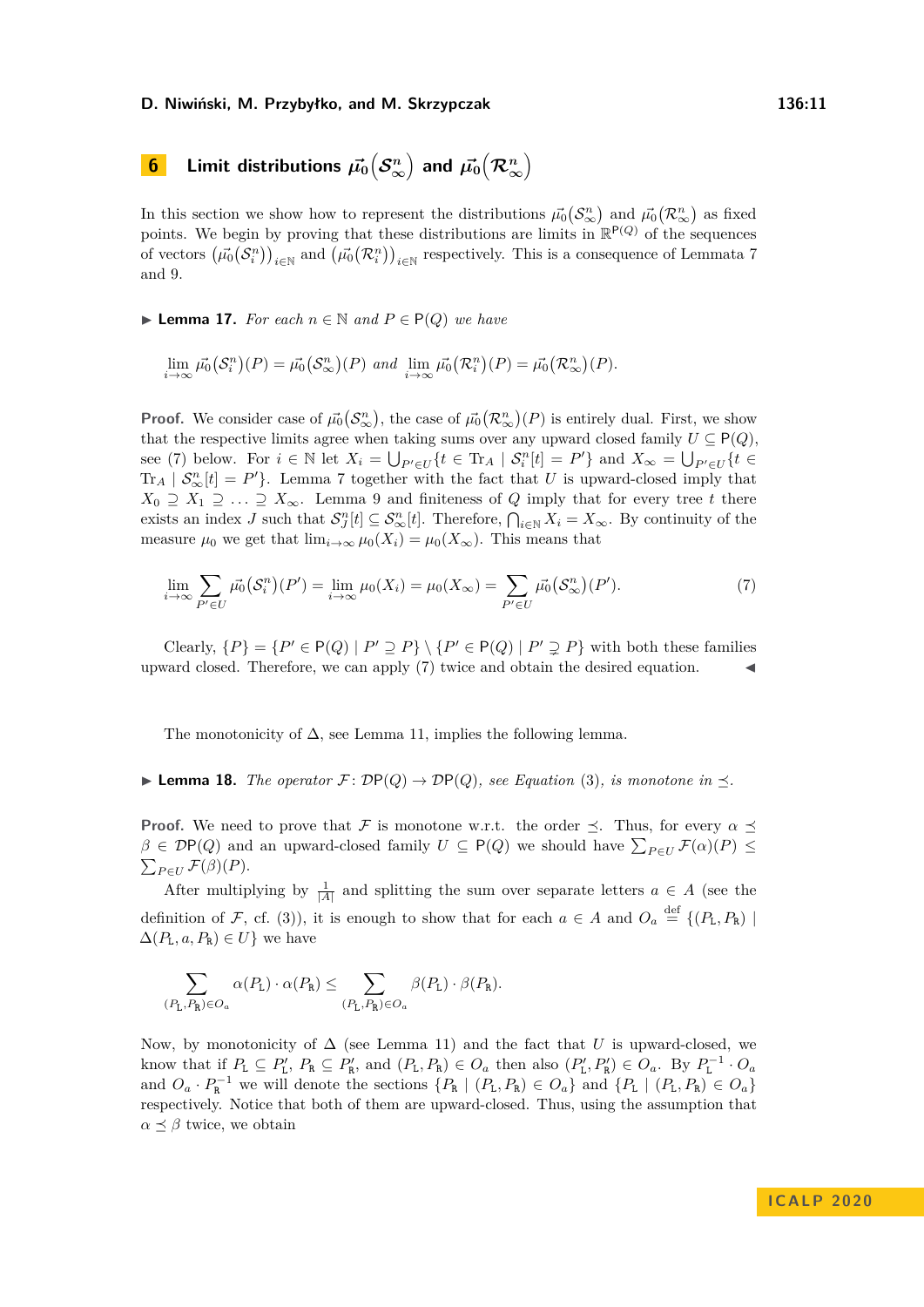# **136:12 Computing Measures of Weak-MSO Definable Sets of Trees**

$$
\sum_{(P_{\rm L},P_{\rm R}) \in O_a} \alpha(P_{\rm L}) \cdot \alpha(P_{\rm R}) = \sum_{P_{\rm L} \in P(Q)} \alpha(P_{\rm L}) \cdot \left(\sum_{P_{\rm R} \in P_{\rm L}^{-1} \cdot O_a} \alpha(P_{\rm R})\right)
$$
\n
$$
\leq \sum_{P_{\rm L} \in P(Q)} \alpha(P_{\rm L}) \cdot \left(\sum_{P_{\rm R} \in P_{\rm L}^{-1} \cdot O_a} \beta(P_{\rm R})\right)
$$
\n
$$
= \sum_{(P_{\rm L},P_{\rm R}) \in O_a} \alpha(P_{\rm L}) \cdot \beta(P_{\rm R}) = \sum_{(P_{\rm L},P_{\rm R}) \in O_a} \beta(P_{\rm R}) \cdot \alpha(P_{\rm L})
$$
\n
$$
= \sum_{P_{\rm R} \in P(Q)} \beta(P_{\rm R}) \cdot \left(\sum_{P_{\rm L} \in O_a \cdot P_{\rm R}^{-1}} \alpha(P_{\rm L})\right)
$$
\n
$$
\leq \sum_{P_{\rm R} \in P(Q)} \beta(P_{\rm R}) \cdot \left(\sum_{P_{\rm L} \in O_a \cdot P_{\rm R}^{-1}} \beta(P_{\rm L})\right)
$$
\n
$$
= \sum_{(P_{\rm L},P_{\rm R}) \in O_a} \beta(P_{\rm R}) \cdot \beta(P_{\rm L}) = \sum_{(P_{\rm L},P_{\rm R}) \in O_a} \beta(P_{\rm L}) \cdot \beta(P_{\rm R}).
$$

With the two lemmata above, we are ready to conclude this section: we characterise the distributions  $\vec{\mu_0}(S_\infty^n)$  and  $\vec{\mu_0}(\mathcal{R}_\infty^n)$ , see Figure [1,](#page-7-0) by a specialised variant of the Knaster-Tarski fixed point theorem.

 $\blacktriangleleft$ 

<span id="page-11-0"></span>**• Proposition 19.** For each  $n \in \mathbb{N}$  the distribution  $\vec{\mu}_0(S_\infty^n)$  is the  $\preceq$ -greatest distribution  $\beta$  $satisfying \beta = \mathcal{F}(\beta)$  and  $\beta \preceq \vec{\mu_0}(\mathcal{S}_0^n)$ . Similarly,  $\vec{\mu_0}(\mathcal{R}_{\infty}^n)$  is the  $\preceq$ -least distribution  $\beta$ *satisfying*  $\beta = \mathcal{F}(\beta)$  *and*  $\beta \succeq \vec{\mu_0}(\mathcal{R}_0^n)$ .

**Proof.** Consider the case of  $\vec{\mu_0}(S^n_{\infty})$ . Observe that F is continuous in  $\mathbb{R}^{\mathsf{P}(Q)}$ . Indeed, it is given by a vector of quadratic polynomials from  $\mathbb{R}^{P(Q)}$  to  $\mathbb{R}^{P(Q)}$ . Now, take  $P \in \mathsf{P}(Q)$ and observe that

$$
\overrightarrow{\mu_0}(S_{\infty}^n)(P) = \lim_{i \to \infty} \overrightarrow{\mu_0}(S_i^n)(P) = \lim_{i \to \infty} \mathcal{F}(\overrightarrow{\mu_0}(S_i^n))(P) =
$$

$$
\mathcal{F}\Big(\lim_{i \to \infty} \overrightarrow{\mu_0}(S_i^n)(P)\Big) = \mathcal{F}\Big(\overrightarrow{\mu_0}(S_{\infty}^n)(P)\Big)
$$

where the first equality follows from Lemma [17;](#page-10-1) the second from Lemma [15;](#page-8-0) the third from continuity of  $\mathcal{F}$ ; and the last from Lemma [17,](#page-10-1) again. Therefore,  $\beta = \vec{\mu_0}(\mathcal{S}_{\infty}^n)$  satisfies  $\beta = \mathcal{F}(\beta)$ . Moreover, Lemmata [7](#page-4-1) and [14](#page-7-2) imply that  $\beta \preceq \vec{\mu_0}(\mathcal{S}_0^n)$ .

Consider now any distribution  $\beta \in \mathcal{D}P(Q)$  such that  $\beta = \mathcal{F}(\beta)$  and  $\beta \preceq \vec{\mu_0}(\mathcal{S}_0^n)$ . We need to prove that  $\beta \preceq \vec{\mu_0}(\mathcal{S}_{\infty}^n)$ . Lemma [18](#page-10-2) states that  $\mathcal F$  is monotone. Therefore, by inductively applying Lemma [15](#page-8-0) for  $i = 0, \ldots$ , we infer that

$$
\beta = \mathcal{F}(\beta) \le \mathcal{F}(\vec{\mu_0}(\mathcal{S}_i^n)) = \vec{\mu_0}(\mathcal{S}_{i+1}^n).
$$

Take any upward-closed family  $U \subseteq P(Q)$ . The above inequality implies that for each  $i \in \mathbb{N}$ we have  $\sum_{P \in U} \beta(P) \le \sum_{P \in U} \vec{\mu_0}(\mathcal{S}_i^n)(P)$ . By taking the limit as in Lemma [17](#page-10-1) we obtain that  $\sum_{P \in U} \beta(P) \leq \sum_{P \in U} \overrightarrow{\mu_0}(\mathcal{S}_{\infty}^n)(P)$ . This implies that  $\beta \preceq \overrightarrow{\mu_0}(\mathcal{S}_{\infty}^n)$ .

The case of  $\vec{\mu_0}(\mathcal{R}_{\infty}^n)$  is similar, we utilise the opposite monotonicity  $\beta \succeq \vec{\mu_0}(\mathcal{R}_{i+1}^n)$ .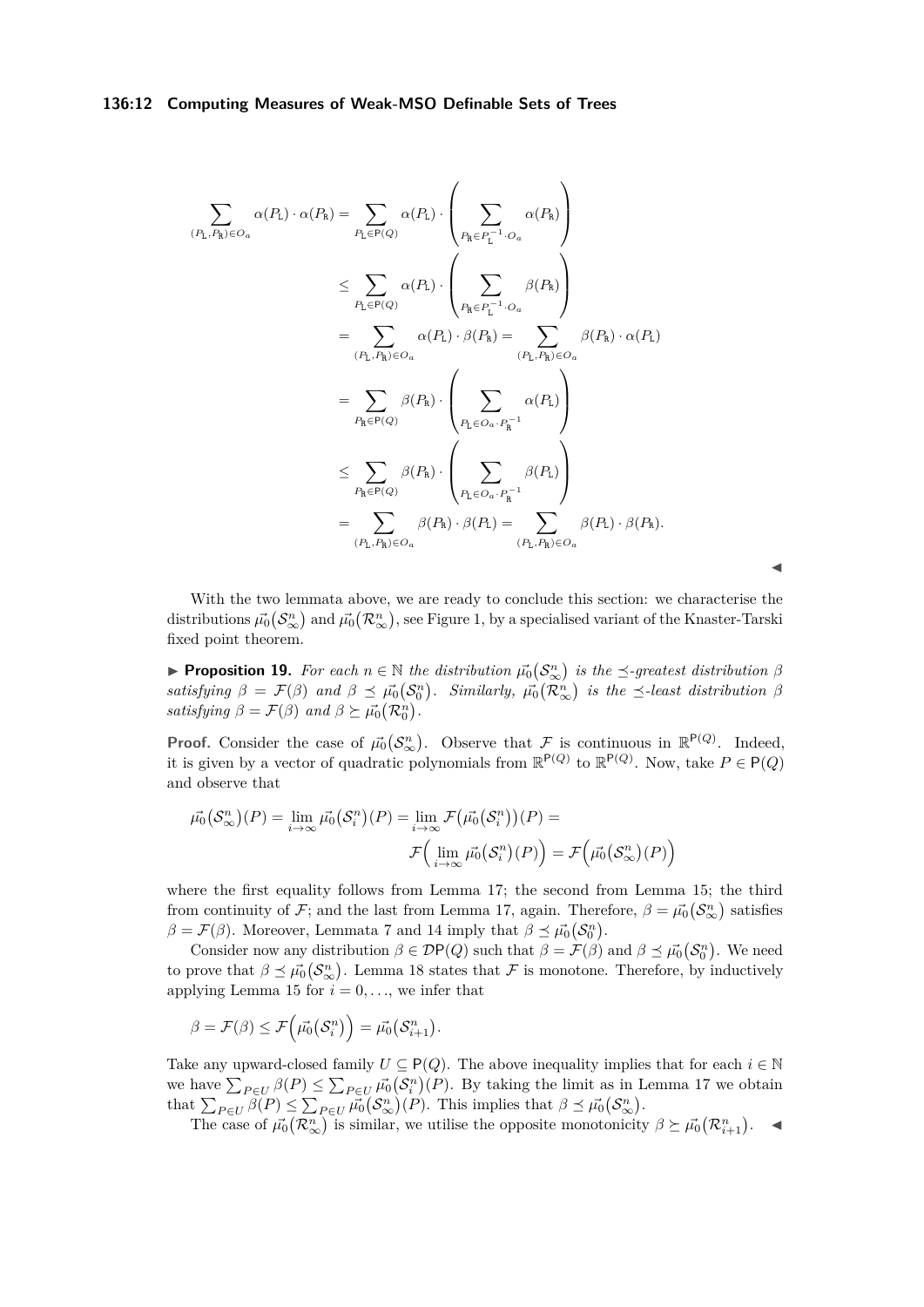# **7 Computing measures**

In this section, we conclude our solution to Problem [1](#page-0-0) for weak alternating automata. This is achieved by a reduction to the first-order theory of the real numbers  $\mathcal{R} = \langle \mathbb{R}, 0, 1, +, \cdot \rangle$ . The theory is famously decidable thanks to Tarski-Seidenberg theorem, see e.g. [\[25\]](#page-17-19).

Throughout this section, we assume that the reader is familiar with the syntax and semantics of first-order logic. We say that a formula  $\varphi(x_1, \ldots, x_k)$  *represents* a relation  $r \subseteq \mathbb{R}^k$ if it holds in  $\mathbb R$  according to an evaluation *v* of the free variables  $x_1, \ldots, x_n$ , precisely when the tuple  $\langle v(x_1), \ldots, v(x_k) \rangle$  belongs to *r*. For example, the formula  $\exists z. x + (z \cdot z) = y$ represents the standard ordering  $\leq$  on real numbers. A formula represents a number  $a \in \mathbb{R}$ if it represents the singleton  $\{a\}$ ; for example the formula  $x \cdot x = 1+1 \wedge \exists z \cdot x = z \cdot z$ , represents If it represents the number  $\sqrt{2}$ .

<span id="page-12-1"></span>**If Theorem 20.** *Given a weak alternating automaton* A *one can compute a formula*  $\psi_A(x)$ *that represents the number*  $\mu_0(L(\mathcal{A}))$ *. Moreover, the formula is in a prenex normal form, its size is exponential in the size of* A, and the quantifier alternation of  $\psi_A(x)$  is constant.

**Proof.** Fix a weak alternating automaton  $A = \langle A, Q, q_I, \delta, \Omega \rangle$ . Let  $N > \Omega(q_I)$  be an even number (either  $\Omega(q_1)+1$  or  $\Omega(q_1)+2$ ). Fix an enumeration  $\{P_1,\ldots,P_K\}$  of  $P(Q)$  with  $K=$  $2^{|Q|}$ . We will identify a distribution  $\alpha \in \mathcal{D}P(Q)$  with its representation  $\alpha = (a_1, \ldots, a_K) \in \mathbb{R}^K$ as a vector of real numbers. Following this identification,  $\alpha(P_k)$  stands for  $a_k$ . Clearly the properties that  $\mathcal{F}(\alpha) = \beta$ ,  $\mathcal{Q}_{\leq n}(\alpha) = \beta$ , and  $\mathcal{Q}_{\geq n}(\alpha) = \beta$  are definable by quantifier free formulae of size polynomial in *K*.

The following formula defines the fact that  $\alpha \in \mathcal{D}P(Q)$ .

$$
dist(\alpha) \equiv \sum_{k=1}^{K} \alpha(P_k) = 1 \ \wedge \ \bigwedge_{k=1}^{K} 0 \le \alpha(P_k) \le 1
$$

Analogously to our representation of distributions, every subset  $U \subseteq P(Q)$  can be represented by its indicator: a vector of numbers *ι* = (*i*1*, . . . , iK*) such that *ι*(*P*) is either 0 (if  $P \notin U$ ) or 1 (if  $P \in U$ ). Note that if *U* is upward closed then whenever  $P \subseteq P'$  and  $\iota(P) = 1$ then  $\iota(P') = 1$ . The following formula defines the fact that  $\iota$  represents an upward-closed set.

upward(
$$
\iota
$$
)  $\equiv \bigwedge_{k=1}^{R} (\iota(P_k)=0 \vee \iota(P_k)=1) \wedge \bigwedge_{P \subseteq P'} \iota(P)=1 \rightarrow \iota(P')=1.$ 

Thus, to check if  $\alpha \leq \beta$  one can use the following formula (see Claim [21](#page-12-0) below)

$$
\text{minor}(\alpha, \beta, \iota) \equiv \sum_{k=1}^{K} \alpha(P_k) \cdot \iota(P_k) \leq \sum_{k=1}^{K} \beta(P_k) \cdot \iota(P_k).
$$

Notice that all the above formulae: dist( $\alpha$ ), upward( $\iota$ ), and minor( $\alpha, \beta, \iota$ ) are quantifier free: the  $\Lambda$  there are just explicitly written as finite conjunctions. Therefore, these formulae can be used to relativise quantifiers in a prenex normal form of a formula: for instance we write  $\forall \alpha$ : dist( $\alpha$ ).  $\exists \beta$ : dist( $\beta$ ).  $\psi(\alpha, \beta)$  to denote  $\forall \alpha$ .  $\exists \beta$ . dist( $\alpha$ )  $\rightarrow$  (dist( $\beta$ )  $\land \psi(\alpha, \beta)$ ).

<span id="page-12-0"></span> $\triangleright$  Claim 21. Given two distributions  $\alpha$  and  $\beta$ , we have  $\alpha \preceq \beta$  if and only if

 $\forall \iota: \text{upward}(\iota)$ *.* minor $(\alpha, \beta, \iota)$ *.* 

*K*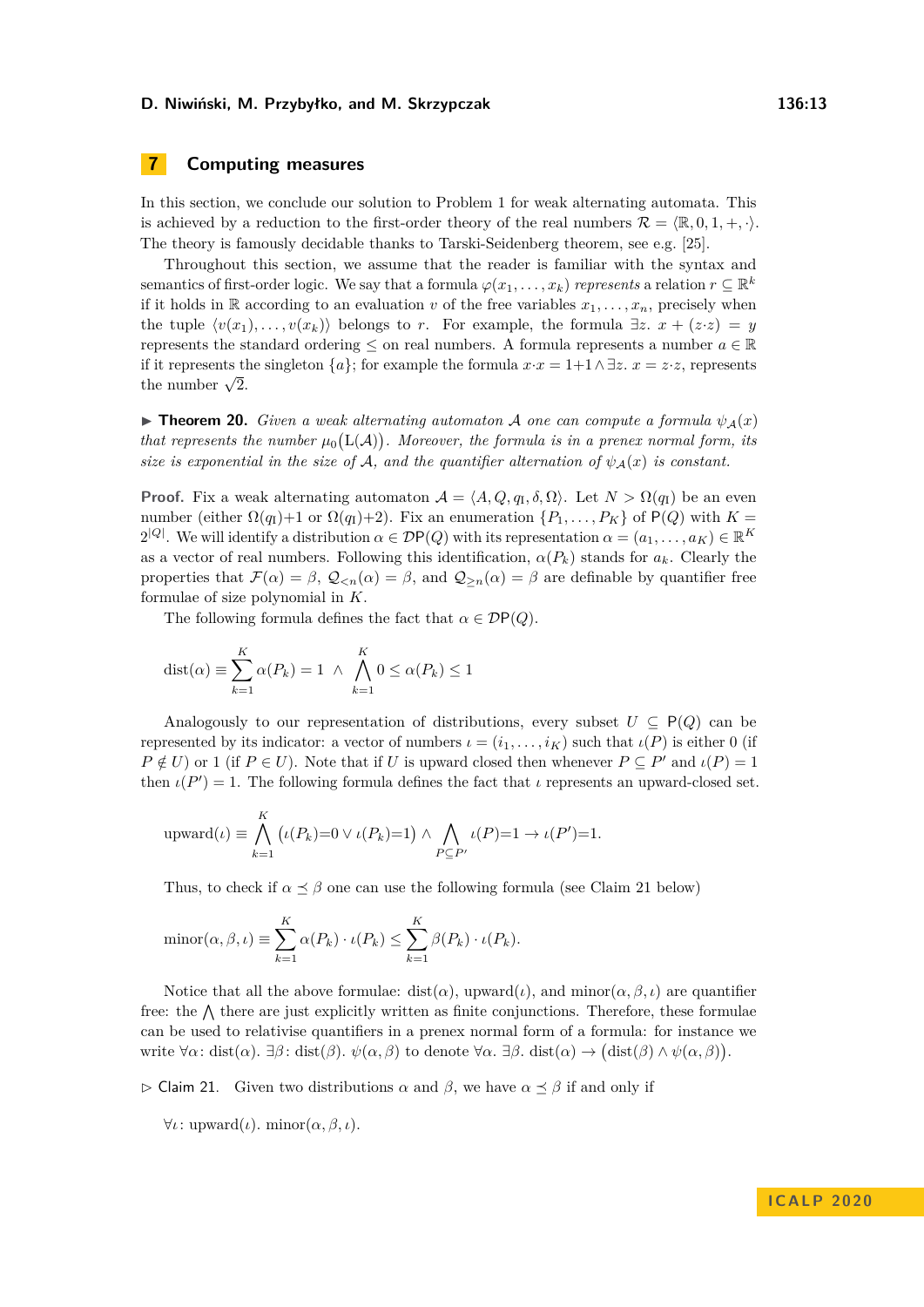## **136:14 Computing Measures of Weak-MSO Definable Sets of Trees**

<span id="page-13-0"></span>
$$
\alpha_0 = \vec{\mu_0}(S_0^0) \qquad \beta_1 = \vec{\mu_0}(\mathcal{R}_{\infty}^0) \longrightarrow \alpha_2 = \vec{\mu_0}(S_0^0) \qquad \beta_3 = \vec{\mu_0}(\mathcal{R}_{\infty}^0) \longrightarrow \cdots
$$
  

$$
\heartsuit \qquad \qquad \heartsuit \qquad \qquad \heartsuit \qquad \qquad \heartsuit
$$
  

$$
\beta_0 = \vec{\mu_0}(S_{\infty}^0) \longrightarrow \alpha_1 = \vec{\mu_0}(\mathcal{R}_0^0) \qquad \qquad \beta_2 = \vec{\mu_0}(S_{\infty}^0) \longrightarrow \alpha_3 = \vec{\mu_0}(\mathcal{R}_0^0) \qquad \qquad \cdots
$$

**Figure 2** A diagram of the distributions  $\alpha_n$  and  $\beta_n$  in the formula  $\psi_A(x)$ , cf. Figure [1.](#page-7-0) The symbol  $\heartsuit$  represents applications of Proposition [19](#page-11-0) in the case of  $\mathcal{S}_0^n$  and  $\mathcal{S}_{\infty}^n$ ; while  $\spadesuit$  corresponds to the dual case of  $\mathcal{R}_0^n$  and  $\mathcal{R}_{\infty}^n$ .

The formula  $\psi_{\mathcal{A}}(x)$  is indented to specify the distributions  $(\alpha_n, \beta_n)_{n=0,\dots,N}$  in a way depicted on Figure [2.](#page-13-0) The value  $\vec{\mu_0}(S_0^0(P))$  is 1 if  $P = Q$  and 0 otherwise, see Lemma [10.](#page-5-1) Proposition [19](#page-11-0) allows us to define  $\vec{\mu_0}(\mathcal{S}_{\infty}^n)$  (resp.  $\vec{\mu_0}(\mathcal{R}_{\infty}^n)$ ) using  $\vec{\mu_0}(\mathcal{S}_{0}^n)$  (resp.  $\vec{\mu_0}(\mathcal{R}_{0}^n)$ ) as specific fixed points of the operation F. Finally, Lemma [16](#page-9-0) allows us to define  $\vec{\mu_0}(\mathcal{R}_0^n)$ using  $Q_{\leq n}$ , and  $\vec{\mu_0}(\mathcal{S}_0^n)$  using  $Q_{\geq n}$ . The value of *x* is related to those distributions based on Lemma [10](#page-5-1) which implies that  $\mu_0(L(\mathcal{A})) = \sum_{P:\; q_I \in P \in \mathcal{P}(Q)} \ \vec{\mu_0}(S_0^N)(P)$ .

The following equation defines the formula  $\psi_{\mathcal{A}}(x)$ .

$$
\psi_{\mathcal{A}}(x) \equiv \exists \alpha_0, \beta_0 \colon \text{dist}(\alpha_0), \text{dist}(\beta_0), \beta_0 = \mathcal{F}(\beta_0).
$$
\n
$$
\vdots
$$
\n(8)

$$
\exists \alpha_N, \beta_N : dist(\alpha_N), dist(\beta_N), \beta_N = \mathcal{F}(\beta_N).
$$

$$
\forall \theta \colon \text{dist}(\theta), \theta = \mathcal{F}(\theta). \tag{9}
$$

$$
\exists \iota_0 \colon \mathrm{upward}(\iota_0).
$$

$$
\vdots \tag{10}
$$

 $\exists \iota_N : \text{upward}(\iota_N)$ .  $\forall \gamma_0$ : upward $(\gamma_0)$ .

<span id="page-13-3"></span><span id="page-13-1"></span>. .

. .

<span id="page-13-4"></span>
$$
\vdots \hspace{1.5cm} (11)
$$

 $\forall \gamma_N : \text{upward}(\gamma_N)$ .

<span id="page-13-6"></span>
$$
\left(\alpha_0(Q) = 1 \land \bigwedge_{P \neq Q} \alpha_0(P) = 0\right) \land \tag{12}
$$

<span id="page-13-7"></span>
$$
\left(\bigwedge_{n=1}^{N} [n \text{ is odd}] \to \alpha_n = \mathcal{Q}_{< n}(\beta_{n-1})\right) \land \tag{13}
$$

$$
\left(\bigwedge_{n=1}^{N} [n \text{ is even}] \to \alpha_n = \mathcal{Q}_{\geq n}(\beta_{n-1})\right) \wedge \tag{14}
$$

<span id="page-13-2"></span>
$$
\left(\bigwedge_{n=0}^{N} [n \text{ is odd}] \to \min \left(\alpha_n, \beta_n, \gamma_n\right) \right) \land \tag{15}
$$

<span id="page-13-8"></span>
$$
\left(\bigwedge_{n=0}^{N} [n \text{ is even}] \to \min \left(\beta_n, \alpha_n, \gamma_n\right) \right) \land \tag{16}
$$

<span id="page-13-5"></span>
$$
\left(\bigwedge_{n=0}^{N} [n \text{ is odd}] \to \left(\neg \text{minor}(\alpha_n, \theta, \iota_n) \lor \text{minor}(\beta_n, \theta, \gamma_n)\right)\right) \land (17)
$$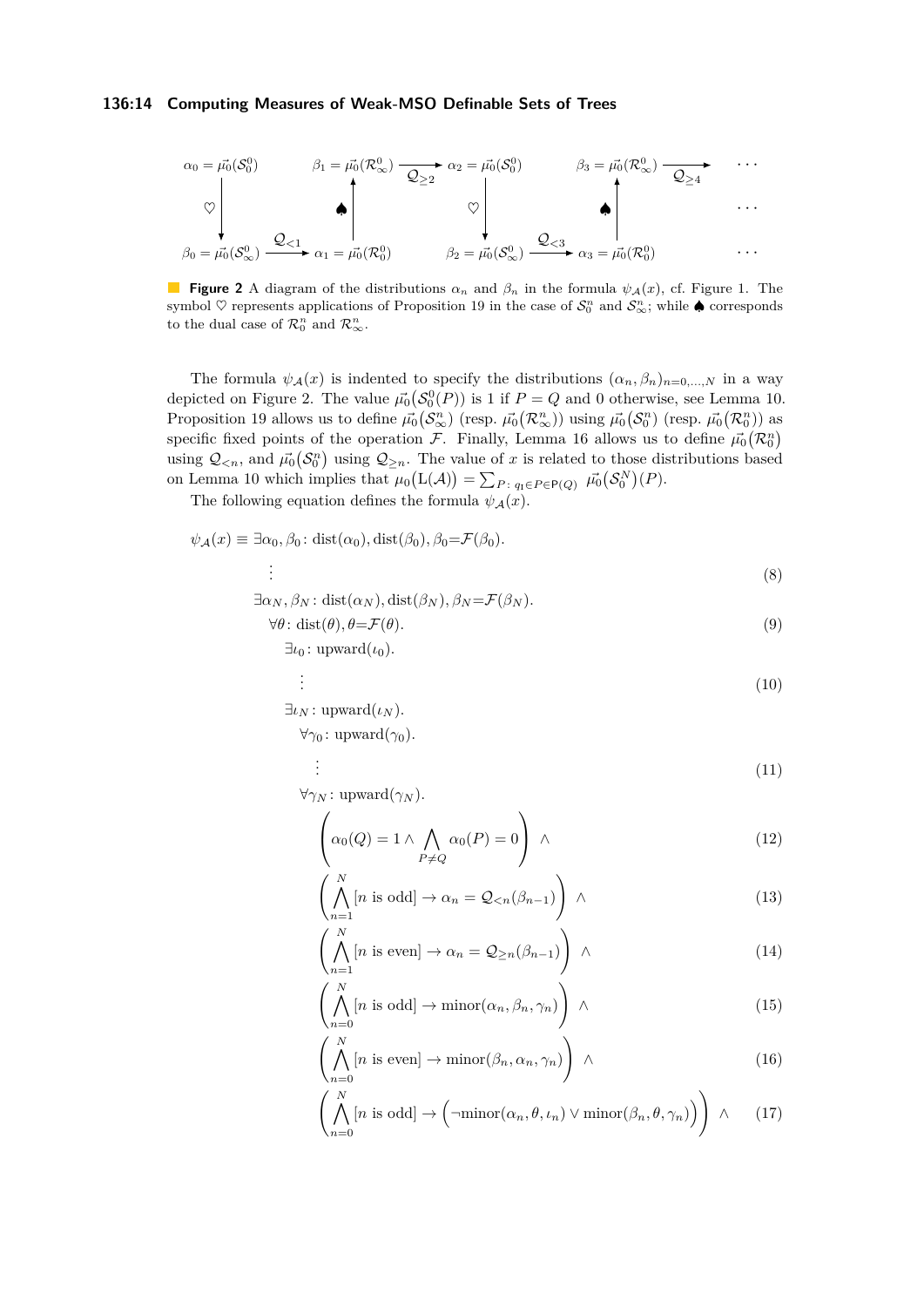<span id="page-14-3"></span>
$$
\left(\bigwedge_{n=0}^{N} [n \text{ is even}] \to \left(\neg \text{minor}(\theta, \alpha_n, \iota_n) \lor \text{minor}(\theta, \beta_n, \gamma_n)\right)\right) \land (18)
$$

<span id="page-14-2"></span>
$$
\left(\sum_{P \ni q_1} \alpha_N(P) = x\right) \tag{19}
$$

Observe that the size of this formula is polynomial in *K* and *N* (in fact it is  $\mathcal{O}(N \cdot K^2)$ ), i.e. exponential in the size of the automaton  $A$ . Moreover, the formula is in prenex normal form and its quantifier alternation is 4 (the sub-formulae that involve  $\bigwedge$  are written explicitly as conjunctions).

We begin by proving soundness of the formula: we assume that  $\psi_{\mathcal{A}}(x)$  holds and show that  $x = \mu_0(L(\mathcal{A}))$ . Consider a sequence of distributions  $(\alpha_n, \beta_n)_{n=0,\dots,N}$  witnessing [\(8\)](#page-13-1). The following two lemmata prove inductively that for  $n = 0, \ldots, N$  we have

$$
\alpha_n = \vec{\mu_0}(\mathcal{S}_0^n) \text{ and } \beta_n = \vec{\mu_0}(\mathcal{S}_{\infty}^n) \qquad \text{for even } n,
$$
  
\n
$$
\alpha_n = \vec{\mu_0}(\mathcal{R}_0^n) \text{ and } \beta_n = \vec{\mu_0}(\mathcal{R}_{\infty}^n) \qquad \text{for odd } n.
$$
\n(20)

<span id="page-14-0"></span>**Lemma 22.** *Using the above notations and the assumption that*  $\psi_{\mathcal{A}}(x)$  *holds:* 

*for even n*, *if*  $\alpha_n = \vec{\mu_0}(\mathcal{S}_0^n)$  *then*  $\beta_n = \vec{\mu_0}(\mathcal{S}_{\infty}^n)$ , *for odd n*, *if*  $\alpha_n = \vec{\mu_0}(\mathcal{R}_0^n)$  *then*  $\beta_n = \vec{\mu_0}(\mathcal{R}_{\infty}^n)$ *.* 

**Proof.** Both claims follow from Proposition [19.](#page-11-0) Take *n* odd and assume that  $\alpha_n = \vec{\mu_0}(\mathcal{R}_0^n)$ . We know that  $\beta_n = \mathcal{F}(\beta_n)$  by [\(8\)](#page-13-1). Moreover, by Claim [21,](#page-12-0) the arbitrary choice of  $\gamma_n$ , and [\(15\)](#page-13-2) we know that  $\alpha_n \preceq \beta_n$ . It is enough to prove that if  $\theta$  is any distribution satisfying  $\alpha_n \preceq \theta$ and  $\theta = \mathcal{F}(\theta)$  then  $\beta_n \preceq \theta$ .

Assume contrarily that  $\theta$  is a distribution such that  $\alpha_n \preceq \theta$  and  $\theta = \mathcal{F}(\theta)$  but  $\beta_n \npreceq \theta$ . We know that  $\theta$  must satisfy the sub-formula in [\(9\)](#page-13-3). Take the upward closed sets  $(\iota_{\ell})_{\ell=0,...,N}$ given by [\(10\)](#page-13-4). Now let  $(\gamma_\ell)_{\ell=0,\dots,N}$  be any sequence of upward closed sets such that  $\gamma_n$ witnesses the fact that  $\beta_n \nleq \theta$ , i.e.  $\lnot \text{minor}(\beta_n, \theta, \gamma_n)$  holds. But this is a contradiction with [\(17\)](#page-13-5) because minor $(\alpha_n, \theta, \iota_n)$  is true as  $\alpha_n \leq \theta$  and minor $(\beta_n, \theta, \gamma_n)$  is false.

The case of even  $n$  is analogous.

<span id="page-14-1"></span>

**Lemma 23.** *Using the above notations and the assumption that*  $\psi_{\mathcal{A}}(x)$  *holds:* 

 $\alpha_n = \overrightarrow{\mu_0}(\mathcal{S}_0^n)$  *for even n and*  $\alpha_n = \overrightarrow{\mu_0}(\mathcal{R}_0^n)$  *for odd n.* 

**Proof.** The proof is inductive in *n*. First,  $\alpha_0 = \vec{\mu_0}(\mathcal{S}_0^n)$  because of [\(12\)](#page-13-6) and the statement for  $n = 0$  in Lemma [10](#page-5-1) (we can take  $\theta = \beta_0$  and  $\gamma_\ell = \iota_\ell$  for  $\ell = 0, \ldots, N$  to check that Condition [\(12\)](#page-13-6) holds).

Now assume that the above conditions are true for  $n-1$  for some  $n \in \{1, \ldots, N\}$ . Again, by the symmetry we assume that *n* is odd, i.e.  $\alpha_{n-1} = \vec{\mu_0} (\mathcal{S}_0^{n-1})$ . By Lemma [22](#page-14-0) we know that  $\beta_{n-1} = \vec{\mu_0}(S_{\infty}^{n-1})$ . Condition [\(13\)](#page-13-7) says that  $\alpha_n = \mathcal{Q}_{\leq n}(\beta_{n-1}) = \mathcal{Q}_{\leq n}(\vec{\mu_0}(S_{\infty}^{n-1}))$ . Now Lemma [16](#page-9-0) implies that  $\mathcal{Q}_{\leq n}(\vec{\mu_0}(\mathcal{S}_{\infty}^{n-1})) = \vec{\mu_0}(\mathcal{R}_0^n)$  and the induction step is complete.

Equation [\(20\)](#page-14-1) together with Condition [\(19\)](#page-14-2), imply that  $x = \mu_0 \{ t \in \text{Tr}_A \mid q_I \in \mathcal{S}_0^N[t] \}.$ Since  $N > \Omega(q_1)$  is even, Lemma [10](#page-5-1) implies that  $\mathcal{S}_0^N(q_1) = \mathcal{L}(\mathcal{A}, q_1)$  and therefore,  $q_1 \in \mathcal{S}_0^N[t]$ if and only if  $t \in L(\mathcal{A})$ . This guarantees that  $x = \mu_0(L(\mathcal{A}))$ .

We will now prove completeness of the formula: if  $x = \mu_0(L(\mathcal{A}))$  then  $\psi_{\mathcal{A}}(x)$  holds. Choose the distributions  $(\alpha_n, \beta_n)_{n=0,\dots,N}$  in [\(8\)](#page-13-1) as in [\(20\)](#page-14-1). We will show that then the rest of the formula holds. Consider any distribution *θ*. For each  $n = 0, \ldots, N$  let  $i_n$  be an upward-closed set witnessing that  $\alpha_n \nleq \theta$  for *n* odd (resp.  $\theta \nleq \alpha_n$  for *n* even); or any upward closed set if the respective inequality holds.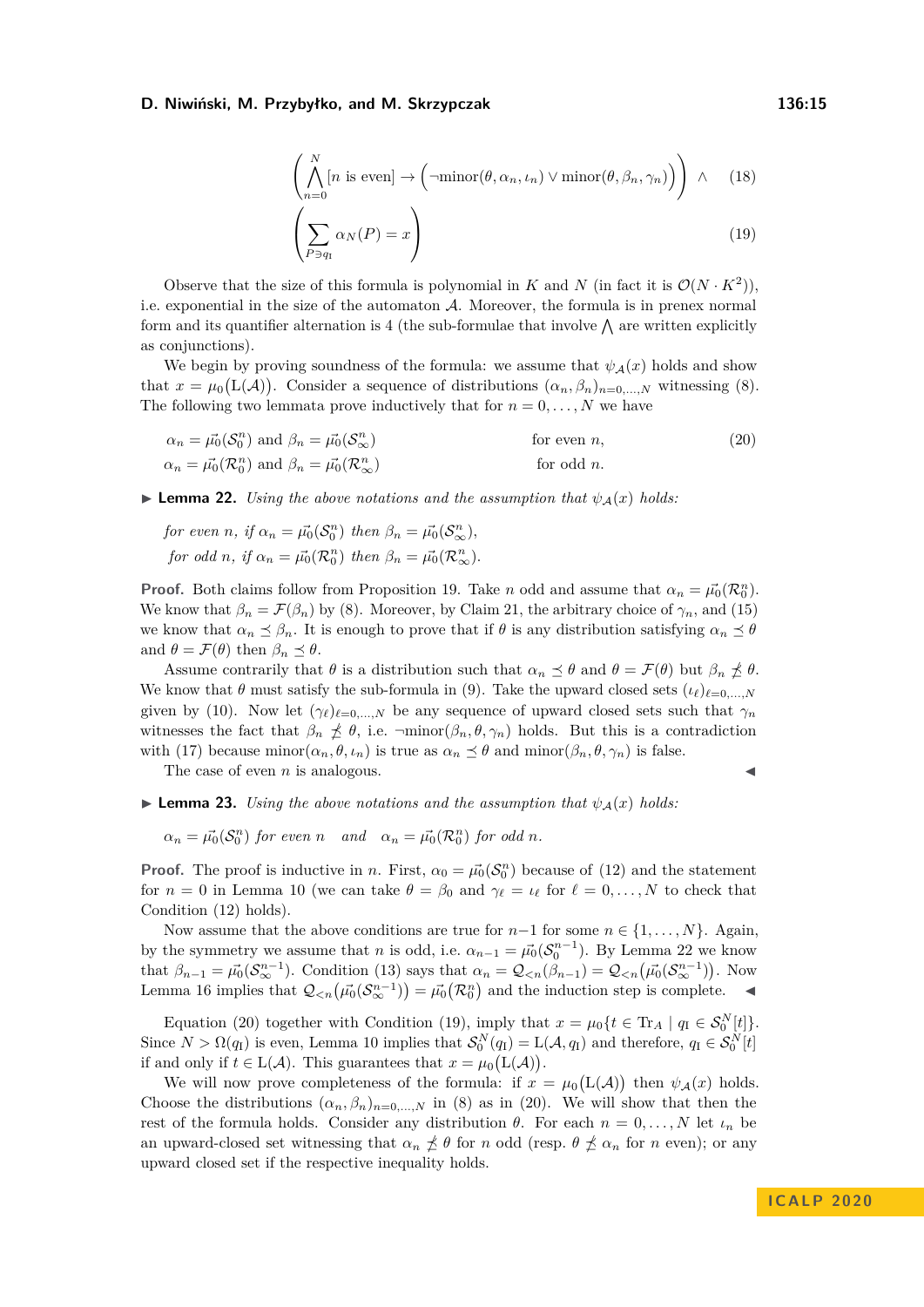## **136:16 Computing Measures of Weak-MSO Definable Sets of Trees**

Take any  $(\gamma_n)_{n=0,...,N}$  that are upward closed. We need to check that the sub-formula starting in  $(12)$  holds. Conditions  $(12) - (16)$  $(12) - (16)$  and  $(19)$  hold by the same lemmata as mentioned in the previous section. To check Conditions [\(17\)](#page-13-5) and [\(18\)](#page-14-3) one again invokes Proposition [19:](#page-11-0) either  $\iota_n$  witnesses that  $\alpha_n \nleq \theta$  (resp.  $\theta \nleq \alpha_n$ ) or, if  $\iota_n$  was chosen arbitrarily, then Proposition [19](#page-11-0) implies that also the respective inequality with  $\beta_n$  holds.

# **7.1 Branching processes**

This section is devoted to the variant of Theorem [20](#page-12-1) in the case when instead of the standard measure  $\mu_0$  one uses a measure  $\mu_p$  generated by a given branching process  $\mathcal{P}$ . For the sake of simplicity we define only binary branching processes, the case of a fixed higher arity can be solved analogously.

A *branching process* is a tuple  $P = \langle A, \tau, \alpha_I \rangle$  where *A* is a finite alphabet;  $\tau : A \to DA^2$ a *branching function* that assigns a probability distribution over  $A^2$  to every letter in  $A$ ; and  $\alpha_{\rm I} \in \mathcal{D}A$  an *initial distribution*. We assume that all probabilities occurring in these distributions are rational. By the *size* of P we understand the size of its binary representation.

A branching process  $P$  can be seen as a generator of random trees: it defines a complete Borel measure  $\mu_{\mathcal{P}}$  over the set of infinite trees in the following way. Let  $f: dom(f) \to A$ be a complete finite tree of depth  $d \geq 0$  i.e.  $\text{dom}(f) = \{u \in \{\text{L}, \text{R}\}^* \mid |u| \leq d\} = \{\text{L}, \text{R}\}^{< d+1}$ . Then the measure  $\mu_{\mathcal{P}}$  of the basic set  $U_f$ , see Section [2,](#page-2-0) is defined by

$$
\mu_{\mathcal{P}}(U_f) \stackrel{\text{def}}{=} \alpha_{\mathcal{I}}(f(\varepsilon)) \cdot \prod_{u \in \{\mathbf{L}, \mathbf{R}\} < d} \tau(f(u))\big(f(u\mathbf{L}), f(u\mathbf{R})\big). \tag{21}
$$

Now,  $\mu_{\mathcal{P}}$  can be extended in a standard way to a complete Borel measure on the set of all infinite trees Tr<sub>A</sub>. Intuitively, a tree  $t \in$  Tr<sub>A</sub> that is chosen according to  $\mu_{\mathcal{P}}$  is generated in a top-down fashion: the root label  $t(\varepsilon)$  is chosen according to the initial distribution  $\alpha_{\text{I}}$ ; and the labels of the children *u*L and *u*<sub>R</sub> of a node *u* are chosen according to the distribution  $\tau(t(u)) \in \mathcal{D}A^2$  defined for the label of their parent *u*.

Observe that the uniform measure  $\mu_0$  over trees Tr<sub>A</sub> equals the measure  $\mu_{\mathcal{P}_0}$  defined by the branching process  $\mathcal{P}_0 = \langle A, \tau_0, \alpha_0 \rangle$ , where  $\alpha_0(a) = |A|^{-1}$  and  $\tau_0(a)(a_{\text{L}}, a_{\text{R}}) = |A|^{-2}$ for each  $a, a_L, a_R \in A$ .

<span id="page-15-0"></span>I **Theorem 24.** *Given a weak alternating automaton* A *and a branching process* P *one can compute a formula*  $\psi_{\mathcal{A},\mathcal{P}}(x)$  *that represents the number*  $\mu_{\mathcal{P}}(L(\mathcal{A}))$ *. Moreover, the formula is in a prenex normal form; its size is exponential in the size of* A *and polynomial in the size of* P; and the quantifier alternation of  $\psi_{A,P}$  is constant.

To prove Theorem [24,](#page-15-0) we construct the formula  $\psi_{A,P}(x)$  directly along the same lines as the formula  $\psi_{\mathcal{A}}(x)$  in Theorem [20.](#page-12-1) The difference is that instead of working in the space  $\mathcal{D}P(Q)$  with the order  $\preceq$ , our computations are performed in the space  $(\mathcal{D}P(Q))^A$  ordered by the order  $\preceq$  considered coordinate-wise. A complete presentation of this more general construction will be given in the full version of this article.

# **7.2 Representing algebraic numbers**

We now use the formulae  $\psi_{\mathcal{A}}$  and  $\psi_{\mathcal{A},\mathcal{P}}$  constructed above to find the measure of the language  $L(\mathcal{A})$ . We use the celebrated result of Tarski [\[25\]](#page-17-19) and its two algorithmic improvements.

<span id="page-15-1"></span>**Findmergeright Theorem 25** ([\[2,](#page-16-1) [3\]](#page-17-20)), *Given a formula*  $\psi$  *of first-order logic over* R, *one can decide if*  $\psi$ *holds in deterministic exponential space. Moreover, if*  $\psi$  *is in a prenex normal form and the alternation of quantifiers*  $\forall$  *and*  $\exists$  *in*  $\psi$  *is bounded then the algorithm works in single exponential time in the size of ψ.*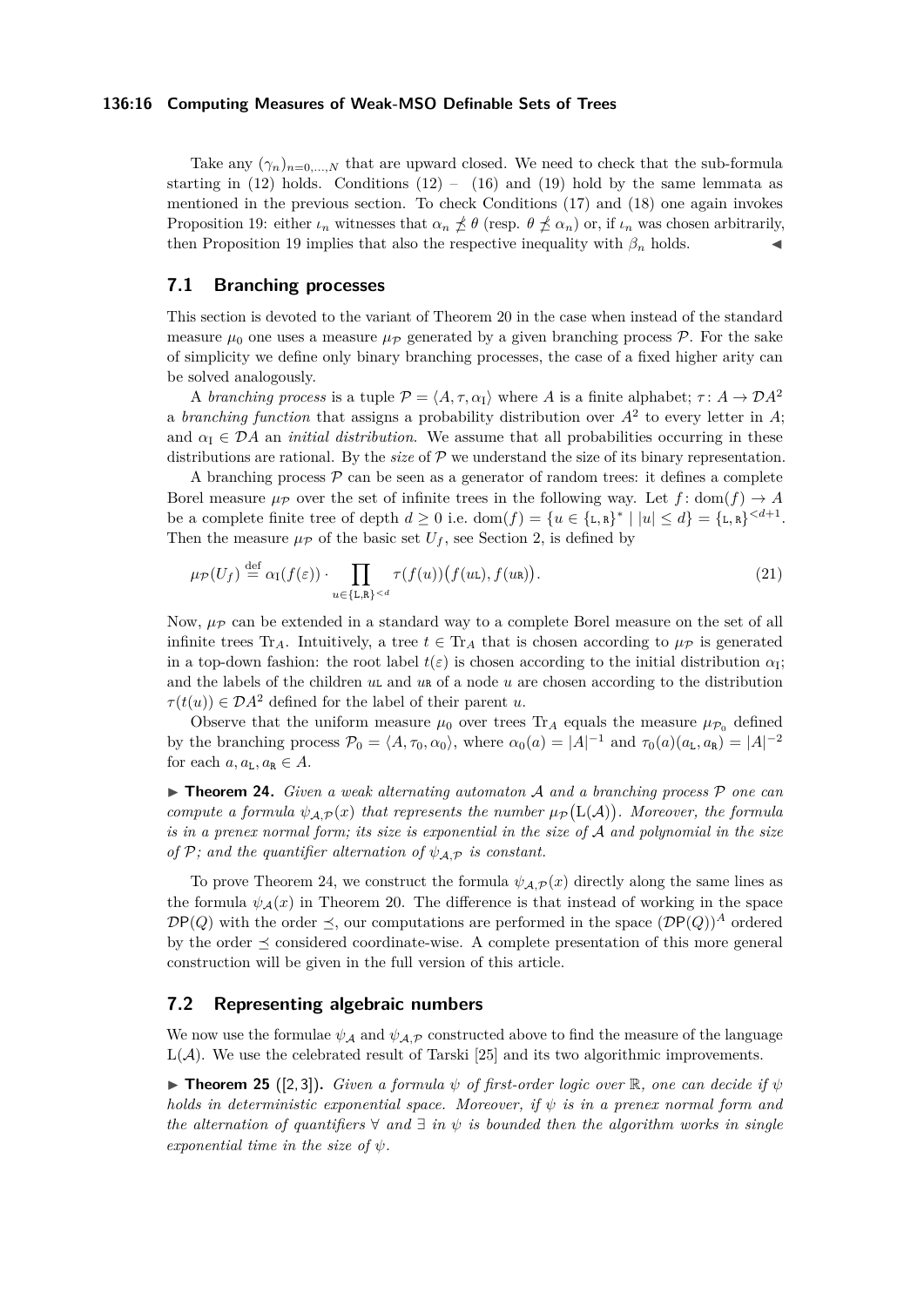**Proof of Theorem [2.](#page-1-0)** Input a weak alternating automaton  $A$ , a branching process  $P$ , and a rational number *q*. Consider the formula  $\psi \equiv \exists x \cdot \psi_{A,P}(x) \wedge q \bowtie x$ , where  $\bowtie$  is one of <  $=$ , or  $>$ . Notice that  $\psi$  is in prenex normal form; its size is exponential in the size of A and polynomial in the size of  $\mathcal{P}$ ; and its quantifier alternation is constant. Apply the algorithm from Theorem [25](#page-15-1) to check whether  $\psi$  is true in R.

We can also compute a representation of the measure  $\mu_{\mathcal{P}}(L(\mathcal{A}))$ . The *quantifier elimination* procedure due to Tarski [\[25\]](#page-17-19) transforms a formula  $\psi(x_1, \ldots, x_n)$  into an equivalent quantifier-free formula  $\psi(x_1, \ldots, x_n)$ , which moreover can be represented by a *semialgebraic* set, see [\[4,](#page-17-21) Chapter 2].

**Findment 26** ([\[7\]](#page-17-22)). *Given a formula*  $\psi(x_1, \ldots, x_n)$  *of first-order logic over* R, *one can construct a representation of the set of tuples*  $(x_1, \ldots, x_n)$  *satisfying*  $\psi$ *, as a semialgebraic set. Moreover, this algorithm works in time doubly-exponential in the size of*  $\psi$ *.* 

Theorems [20](#page-12-1) and [24](#page-15-0) together with the above results imply the following claim.

▶ **Corollary 27.** *Given a weak alternating automaton A of size n*, *one can compute a repres*entation of the value  $\mu_0(L(\mathcal{A}))$  as a singleton semialgebraic set in time triply exponential *in n. Moreover, given a branching process of size m, one can compute a representation of the value*  $\mu_{\mathcal{P}}(L(\mathcal{A}))$  as a singleton semialgebraic set in time triply exponential in n and doubly *exponential in m.*

# **8 Conclusions**

We have shown how to compute the probability measure of a tree language *L* recognised by a weak alternating automaton. The crucial trait is *continuity* of certain approximations of the measure of *L* in a properly chosen order  $\leq$ , see Lemma [17.](#page-10-1) This continuity relies on König's lemma, cf. Lemma [9.](#page-5-0) In terms of *µ*-calculus, it stems from both the absence of alternation between least and greatest fixed points in formulae and the boundedness of branching in models (for a study of continuity in  $\mu$ -calculus see [\[11\]](#page-17-23)).

Whether our techniques can be extended beyond weak automata – hopefully to all tree automata or, equivalently, full MSO logic, or full  $\mu$ -calculus – remains open. The question is of interest as, e.g. translation of the logic  $\text{CTL}^*$  into  $\mu$ -calculus requires at least one alternation between least and greatest fixed points (cf. [\[9\]](#page-17-0), Exercise 10.13). On the other hand, fixed point formulas over binary trees are not continuous in general, and may require *ω*<sup>1</sup> iterations to reach stabilisation, already on the second level of the fixed-point hierarchy.

This problem has been already successfully tackled in the context of measurability of regular tree languages – Mio [\[16\]](#page-17-13) uses Martin's axiom to control the behaviour of measure when taking limits of sequences of length  $\omega_1$ . Such behaviour cannot be directly simulated in  $\mathcal{D}X$ , because each well-founded chain of distributions has a countable length. However, this need not be an absolute obstacle as it might be the case that the values of the measure of the iterations stabilise before the actual fixed point is reached, possibly in *ω* steps.

#### **References**

<span id="page-16-0"></span>**<sup>1</sup>** André Arnold and Damian Niwiński. Fixed point characterisation of weak monadic logic definable sets of trees. In *Tree Automata and Languages*, pages 159–188, 1992.

<span id="page-16-1"></span>**<sup>2</sup>** Saugata Basu, Richard Pollack, and Marie-Françoise Roy. *Algorithms in Real Algebraic Geometry*, volume 10 of *Algorithms and Computation in Mathematics*. Springer-Verlag Berlin Heidelberg, 2006.